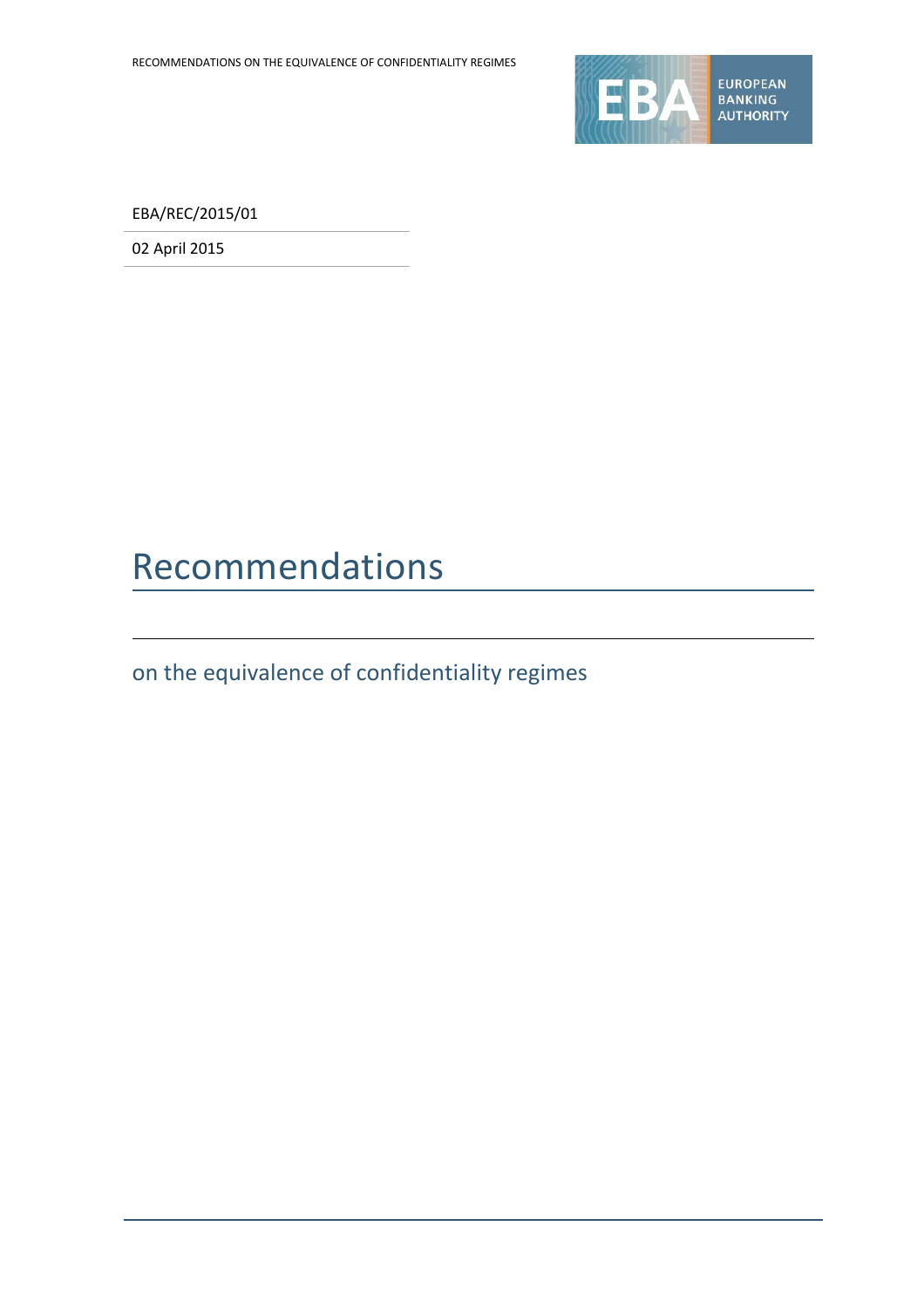

# **Contents**

|     | 1. Executive summary                                          | 3              |
|-----|---------------------------------------------------------------|----------------|
|     | 2. Background and rationale                                   | 4              |
|     | 3. Recommendations on Equivalence of Confidentiality Regimes  | 6              |
|     | <b>Status of these Recommendations</b>                        | 6              |
|     | <b>Reporting Requirements</b>                                 | 6              |
|     | Title I - Subject matter, scope and definitions               | $\overline{7}$ |
|     | Title II- Assessment of Equivalence of Confidentiality Regime | 7              |
|     | Title III- Final Provisions and Implementation                | 7              |
|     | Annex                                                         | 8              |
| 3.1 | Views of the Banking Stakeholder Group (BSG)                  | 25             |
|     | 3.2. Confirmation of compliance with Recommendations          | 26             |
|     | Annex                                                         | 28             |
|     |                                                               |                |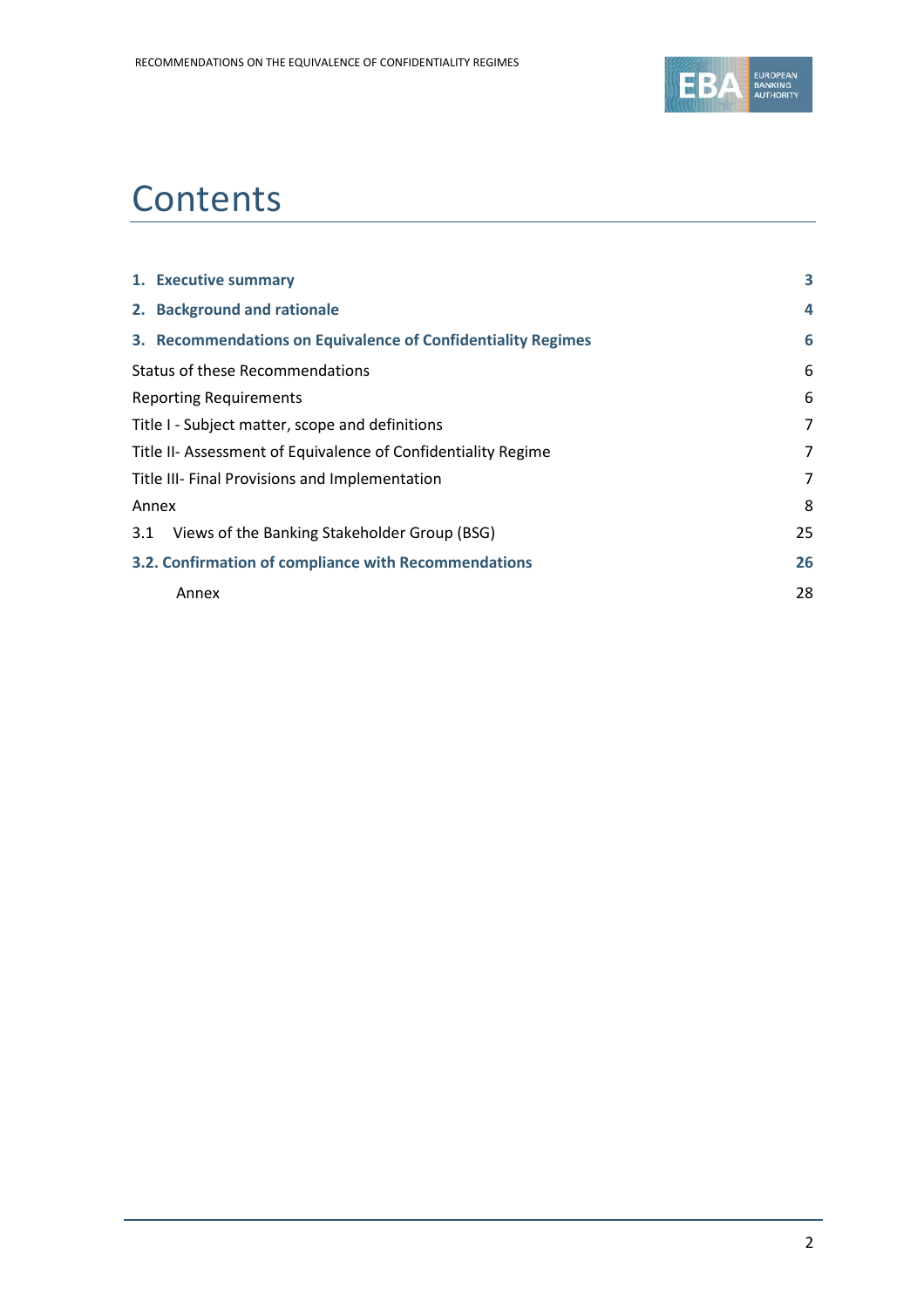

### 1. Executive summary

The successful and consistent functioning of colleges of supervisors as provided for in Directive 2013/36/EC (Capital Requirements Directive) is a key element for the complete and thorough supervision of institutions belonging to cross-border banking groups. The establishment of colleges of supervisors and their operating conditions are set out in Article 116 of that Directive and in the relevant provisions of the Commission Delegated and Implementing Regulations to be issued in accordance with paragraphs 4 and 5 of Article 116 of the Capital Requirements Directive. In this regard, facilitating the participation of third-country supervisory authorities in the colleges is expected to significantly increase the efficiency and effectiveness of the supervisory work conducted in the colleges.

The EBA is, in accordance with Regulation (EU) No 1093/2010 (EBA Regulation), tasked with promoting the efficient, effective and consistent functioning of the colleges of supervisors and ensuring the consistent application of European Union law within those colleges. Furthermore, the EBA is tasked with providing assistance on the issue of equivalence. To carry out its tasks, the EBA may employ various tools, including recommendations, in accordance with Article 16 of the EBA Regulation.

To perform its role, the EBA is in the process of assessing and evaluating the equivalence of the confidentiality regimes of third-country supervisory authorities, primarily for the operational purposes of the colleges and for the participation of third-country supervisory authorities therein. The EBA aims to complete the assessment of the equivalence of the confidentiality regimes for a number of third-country supervisory authorities within the next two years and to issue relevant recommendations in due course.

The Recommendations in this document on the equivalence of confidentiality regimes (the Recommendations) are being issued following the completion of the first round of assessments of several third-country supervisory authorities. The Recommendations exclusively concern the assessment of the confidentiality regimes of those third-country supervisory authorities with a view to inform the relevant opinions, which competent authorities that are members of a college of supervisors should express pursuant to Article 116(6) of the Capital Requirements Directive. The Recommendations do not provide any form of guidance on the appropriateness of such participation as referred to in Article 116(6). This issue is to be determined by the college of supervisors alone, taking into account the overall structure of the supervised group and the applicable legislation.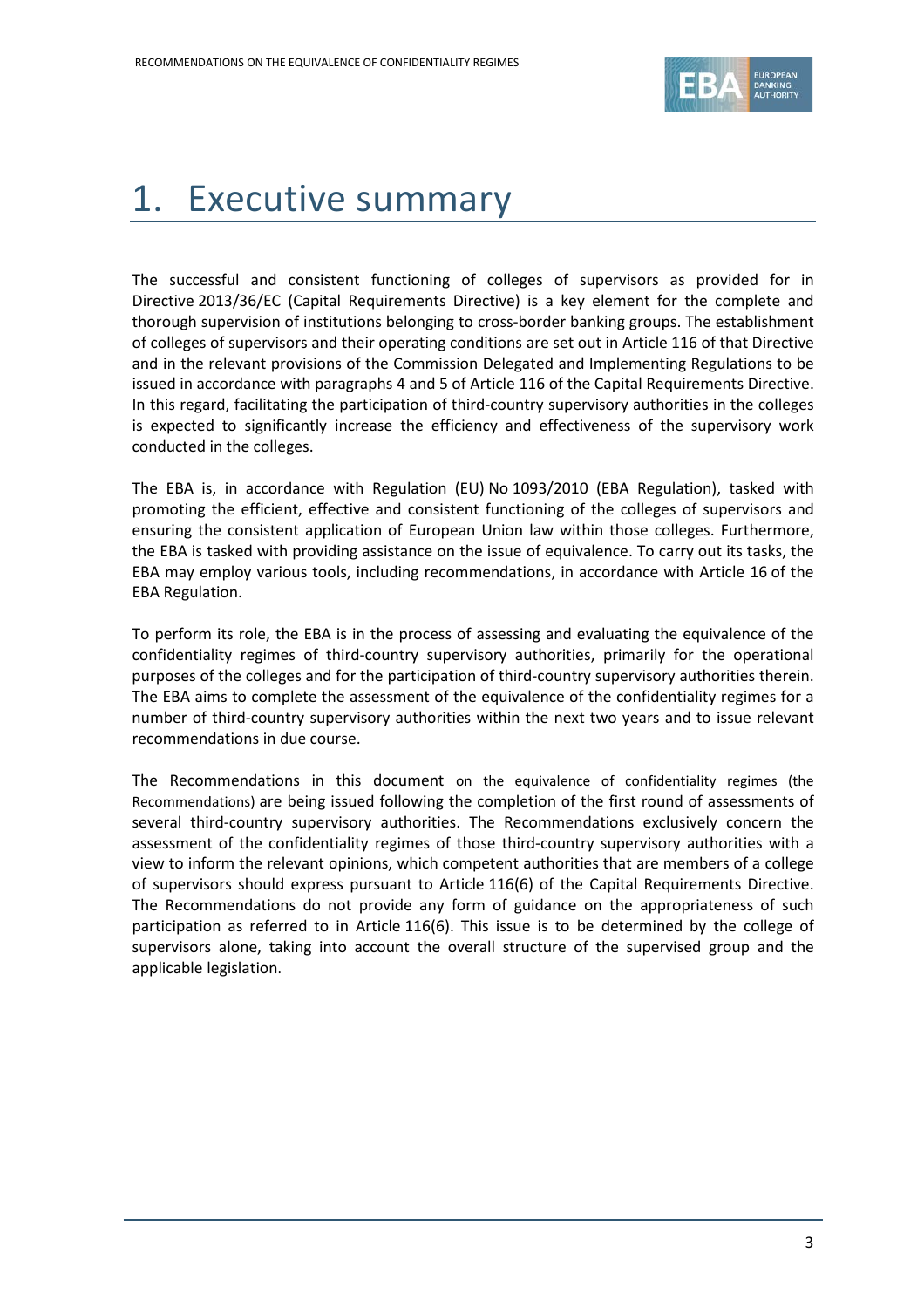

### 2. Background and rationale

#### Article 116(6) of the Capital Requirements Directive provides the following:

'*The competent authorities responsible for the supervision of subsidiaries of an EU parent institution or an EU parent financial holding company or EU parent mixed financial holding company and the competent authorities of a host Member State where significant branches as referred to in Article 51 are established, ESCB central banks as appropriate, and third countries' supervisory authorities where appropriate and subject to confidentiality requirements that are equivalent, in the opinion of all competent authorities, to the requirements under Chapter 1, Section II of this Directive and where applicable, Articles 54 and 58 of Directive 2004/39/EC, may participate in colleges of supervisors*.'

The EBA shall, under Article 21 of the EBA Regulation, promote the efficient, effective and consistent functioning of the colleges of supervisors and foster consistent application of European Union law within the colleges of supervisors. For that purpose, and in accordance with paragraph 3 of Article 21 of the EBA Regulation, the EBA may exercise its powers, in particular to issue guidelines and recommendations in accordance with Article 16 of the EBA Regulation and to promote convergence in supervisory functioning and best practices adopted by the colleges of supervisors. Furthermore, the EBA shall provide assistance, in accordance with Article 33 of the EBA Regulation, on equivalence issues.

There are two main conditions to be met for the participation of a third-country supervisory authority in a given college: (1) the appropriacy of that participation and (2) the authority being subject to a confidentiality regime which is deemed equivalent in the opinion of the competent authorities to the one provided by the Capital Requirements Directive. These Recommendations do not include guidance on the determination of the appropriacy of participation of a thirdcountry supervisory authority in a given college of supervisors. They do, however, provide guidance that should inform the opinions of competent authorities on the equivalence of the confidentiality regime applicable to a particular third-country supervisory authority, whose participation in a given college is to be determined under Article 116(6) of the Capital Requirements Directive.

Equivalence of the confidentiality regime of any third-country supervisory authority participating in a college is a key element to ensure the safe and secure flow of information within that college. Promoting convergence in this matter is absolutely necessary to eliminate inconsistency in approaches, which could result in legal uncertainty and could cause practical impediments to the exchange of information and, ultimately, to the efficient, effective and timely functioning of the colleges of supervisors.

The EBA has performed its assessment to evaluate the professional secrecy and confidentiality regime applicable to each third-country supervisory authority included in these Recommendations. The assessment of equivalence was based on the factors below, deemed to be the key characteristics of the Capital Requirements Directive confidentiality regime. In particular it was assessed whether the legal regime applicable to each third-country supervisory authority:

i) contained the notion of confidential information;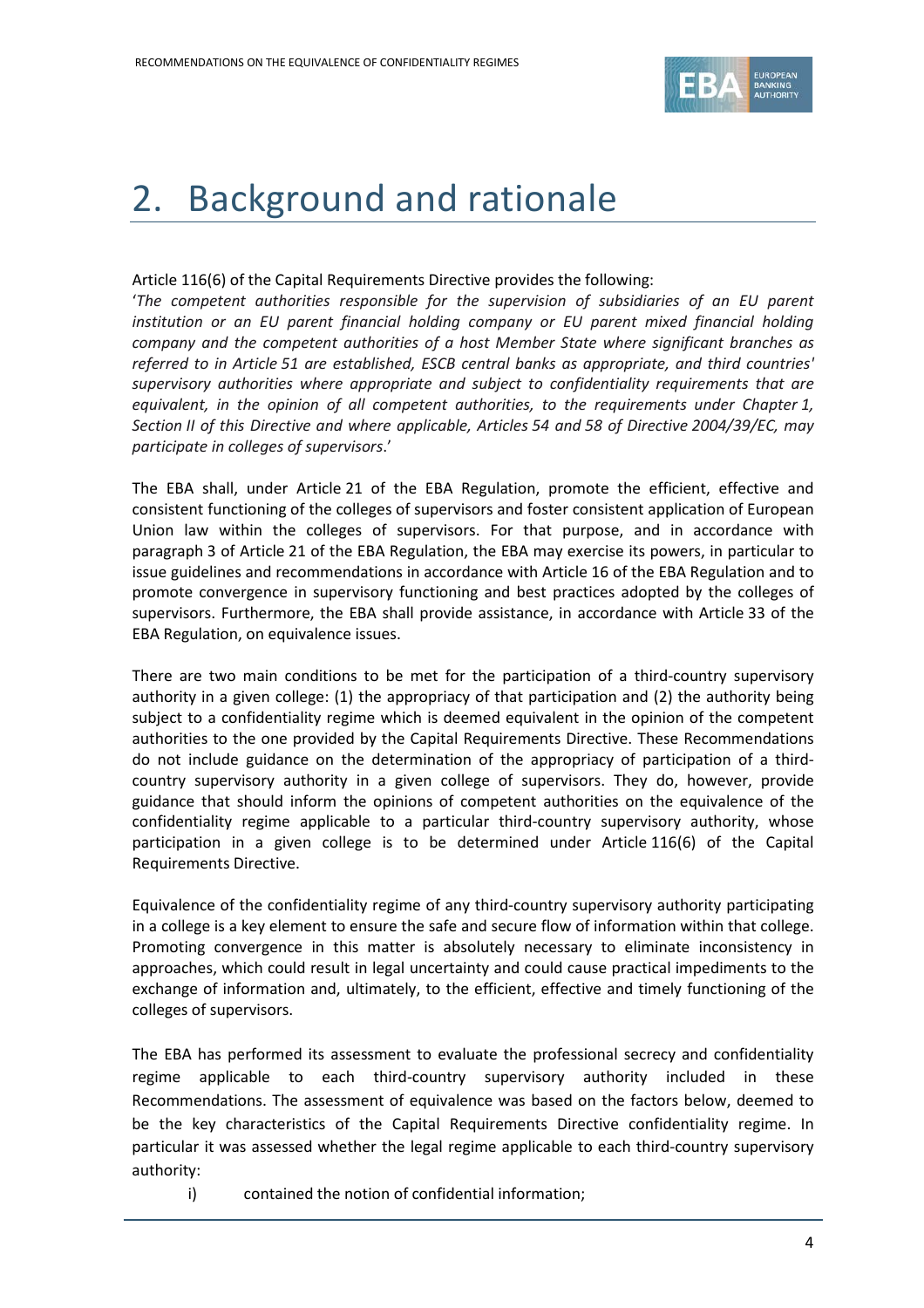

- ii) contained specifications on the existence of professional secrecy obligations;
- iii) restricted the use of confidential information; and
- iv) established restrictions on the transfer of confidential information.

These Recommendations are issued on the basis of Article 16 of the EBA Regulation and are aimed at informing the opinion of the competent authorities, as referred to in Article 116(6) of the Capital Requirements Directive. The EBA expects to receive confirmation of the competent authorities' compliance or of their intention to comply irrespective of whether an actual case of college participation exists.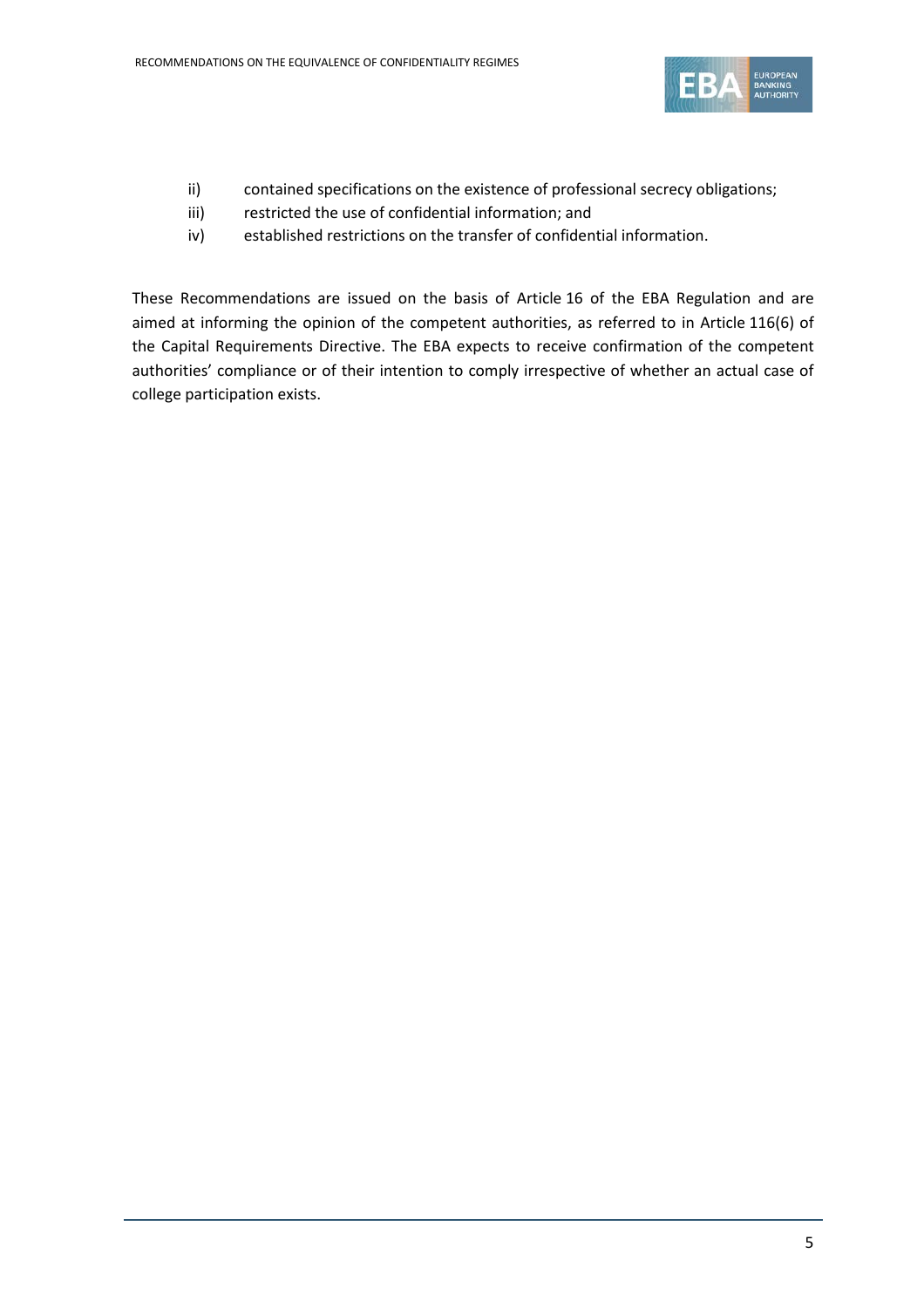

# 3. Recommendations on Equivalence of Confidentiality Regimes

#### Status of these Recommendations

This document contains recommendations issued pursuant to Article 16 of Regulation (EU) No 1093/2010 of the European Parliament and of the Council of 24 November 2010 establishing a European Supervisory Authority (European Banking Authority), amending Decision No 716/2009/EC and repealing Commission Decision 2009/78/EC (EBA Regulation). In accordance with Article 16(3) of the EBA Regulation, competent authorities and financial institutions must make every effort to comply with the recommendations.

Recommendations set out the EBA's view of appropriate supervisory practices within the European System of Financial Supervision or of how Union law should be applied in a particular area. The EBA therefore expects all competent authorities and financial institutions to whom recommendations are addressed to comply with these recommendations. Competent authorities to whom recommendations are addressed should comply by incorporating them into their supervisory practices as appropriate (e.g. by amending their legal framework or their supervisory processes), including where recommendations are directed primarily at institutions.

#### Reporting Requirements

According to Article 16(3) of the EBA Regulation, competent authorities must notify the EBA as to whether they comply or intend to comply with these recommendations, or otherwise with reasons for non-compliance, by 25.08.2015. In the absence of any notification by this deadline, competent authorities will be considered by the EBA to be non-compliant. Notifications should be sent by submitting the form provided at Section 5 to [compliance@eba.europa.eu](mailto:compliance@eba.europa.eu) with the reference 'EBA/REC/2015/01'. Notifications should be submitted by persons with appropriate authority to report compliance on behalf of their competent authorities.

Notifications will be published on the EBA website, in line with Article 16(3).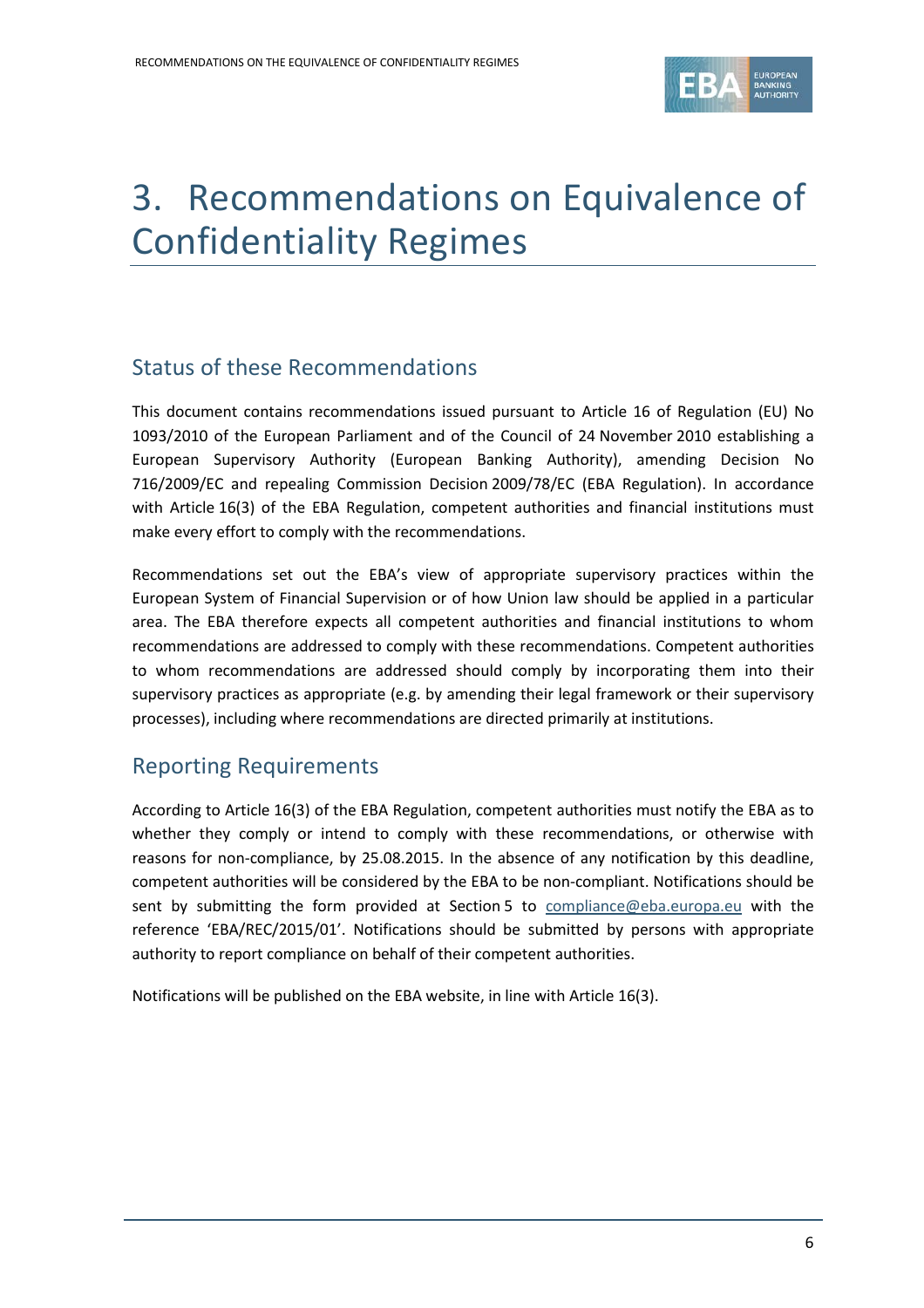

#### Title I - Subject matter, scope and definitions

- 1. These Recommendations are issued on the basis of Article 21 and 16 of Regulation (EU) No  $1093/2010<sup>1</sup>$  $1093/2010<sup>1</sup>$  and aim at ensuring convergence of the functioning of the members of a college when the latter provide their opinion in accordance with Article 116 (1) of Directive [2](#page-6-1)013/36/EU $^2$  for the purposes of participation in a college of third country supervisory authorities listed in the ANNEX.
- 2. These Recommendations are addressed to competent authorities as referred to in Article 4(2) of Regulation (EU) No 1093/2010.

#### Title II- Assessment of Equivalence of Confidentiality Regime

3. Competent authorities should, when issuing their opinions referred to in Article 116(6) of Directive 2013/36/EU, consider that the confidentiality regimes applicable to third country supervisory authorities listed in the ANNEX are equivalent to the confidentiality requirements set out in Chapter I, Section II of that Directive.

#### Title III- Final Provisions and Implementation

4. These Recommendations apply from 02/04/2015.

 $\overline{a}$ 

<span id="page-6-0"></span> $^{1}$  OJ L 331, p. 12

<span id="page-6-1"></span> $^{2}$  OJ L 176, p. 338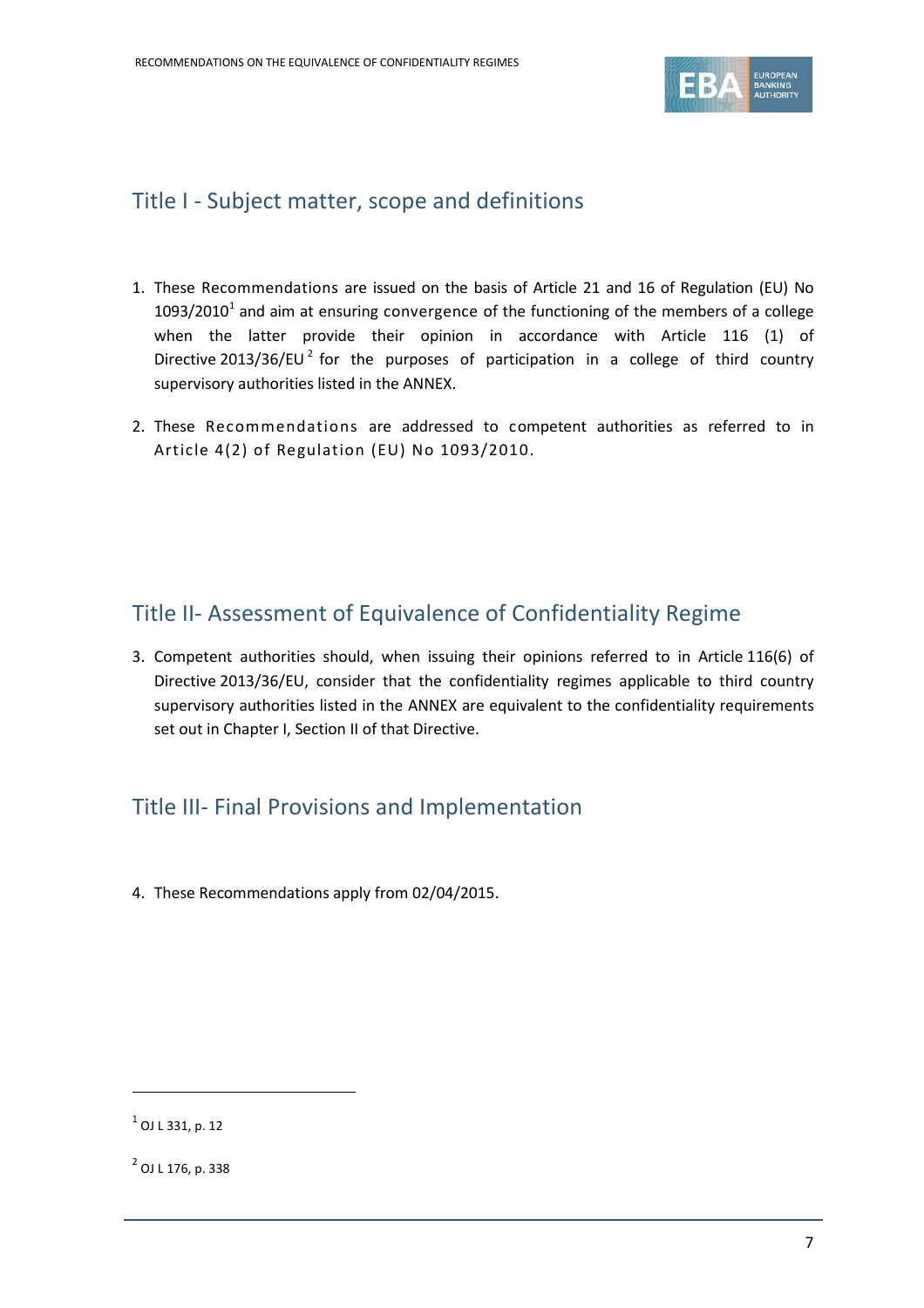

**ADDITIONAL** 

#### Annex

### **Table of authorities assessed and equivalence assessment performed**

| <b>AUTHORITY</b><br><b>ASSESSED</b>                | <b>PRINCIPLE 1: NOTION</b><br>OF CONFIDENTIAL<br><b>INFORMATION</b> | <b>PRINCIPLE 2:</b><br><b>PROFESSIONAL</b><br><b>SECRECY</b><br><b>REQUIREMENTS</b> | <b>PRINCIPLE 3:</b><br><b>RESTRICTIONS ON</b><br>THE USE OF<br><b>CONFIDENTIAL</b><br><b>INFORMATION</b> | <b>PRINCIPLE 4:</b><br><b>RESTRICTIONS OF</b><br><b>FURTHER DISCLOSURE</b><br>OF CONFIDENTIAL<br><b>INFORMATION</b> | ~~~~~~~~<br><b>INFORMATION FOR</b><br><b>CONSIDERATION:</b><br><b>BREACH OF</b><br><b>BUSINESS SECRECY</b><br><b>AND OTHER</b><br><b>REQUIREMENTS</b><br><b>RELATED TO</b><br><b>CONFIDENTIAL</b><br><b>INFORMATION</b><br><b>DISCLOSURE</b> | <b>OVERALL</b><br><b>ASSESSMENT</b> |
|----------------------------------------------------|---------------------------------------------------------------------|-------------------------------------------------------------------------------------|----------------------------------------------------------------------------------------------------------|---------------------------------------------------------------------------------------------------------------------|----------------------------------------------------------------------------------------------------------------------------------------------------------------------------------------------------------------------------------------------|-------------------------------------|
| Bosnia-                                            | FBA:                                                                | FBA:                                                                                | FBA:                                                                                                     | FBA:                                                                                                                | FBA:                                                                                                                                                                                                                                         | Equivalent                          |
| Herzegovina                                        | Art. $19(1)$ of the Law                                             | Art. 19(1) FBA Law                                                                  | Art. 4 FBA Law                                                                                           | Art. $19(1)$                                                                                                        | Art. 19(1)                                                                                                                                                                                                                                   |                                     |
| - Banking<br>Agency of                             | on the Banking Agency<br>(FBA Law)                                  | Art. 19b(1) FBA Law                                                                 | Art. 9b FBA Law                                                                                          | Art. 19a                                                                                                            | Art. 28b FBA Law                                                                                                                                                                                                                             |                                     |
| Republika<br>Srpska                                | Art. 19(2) FBA Law                                                  | Art. 19 (4) FBA Law                                                                 | Art. 19(2) FBA Law                                                                                       | Art. 19b(1)+(2) FBA<br>Law                                                                                          | Art. 258 of the<br><b>FB&amp;H Criminal Law</b>                                                                                                                                                                                              |                                     |
| (АГЕНЦИЈА ЗА<br><b>БАНКАРСТВО</b>                  | Art. 1(3)+(4) FBA Law                                               | Art. 19b(2) FBA Law                                                                 | Art. 19(3) FBA Law                                                                                       |                                                                                                                     |                                                                                                                                                                                                                                              |                                     |
| <b>РЕПУБЛИКЕ</b><br>CPNCKE /                       | <b>BARS:</b>                                                        | <b>BARS:</b>                                                                        | Art. 19a FBA Law<br>Art. 19b (incl. lit a)-j))                                                           | Art. 19b (incl. lit a)-k))<br>FBA Law                                                                               | Art. 47, item j) of<br>the FBA Staff<br>Rulebook                                                                                                                                                                                             |                                     |
| <b>AGENCIJA ZA</b>                                 | Art. $29(1)$ of the Law                                             | Art. 29(1) BARS Law                                                                 | FBA Law                                                                                                  | Art. $19b(1)+(2)$                                                                                                   |                                                                                                                                                                                                                                              |                                     |
| <b>BANKARSTVO</b><br><b>REPUBLIKE</b><br>SRPSKE) - | on Banking Agency of<br>Republika Srpska                            | Art. 29(3) BARS Law                                                                 | Art. 19b(2) FBA Law                                                                                      | Art. 19c                                                                                                            | Art. 32 together<br>with Art. 33 of the                                                                                                                                                                                                      |                                     |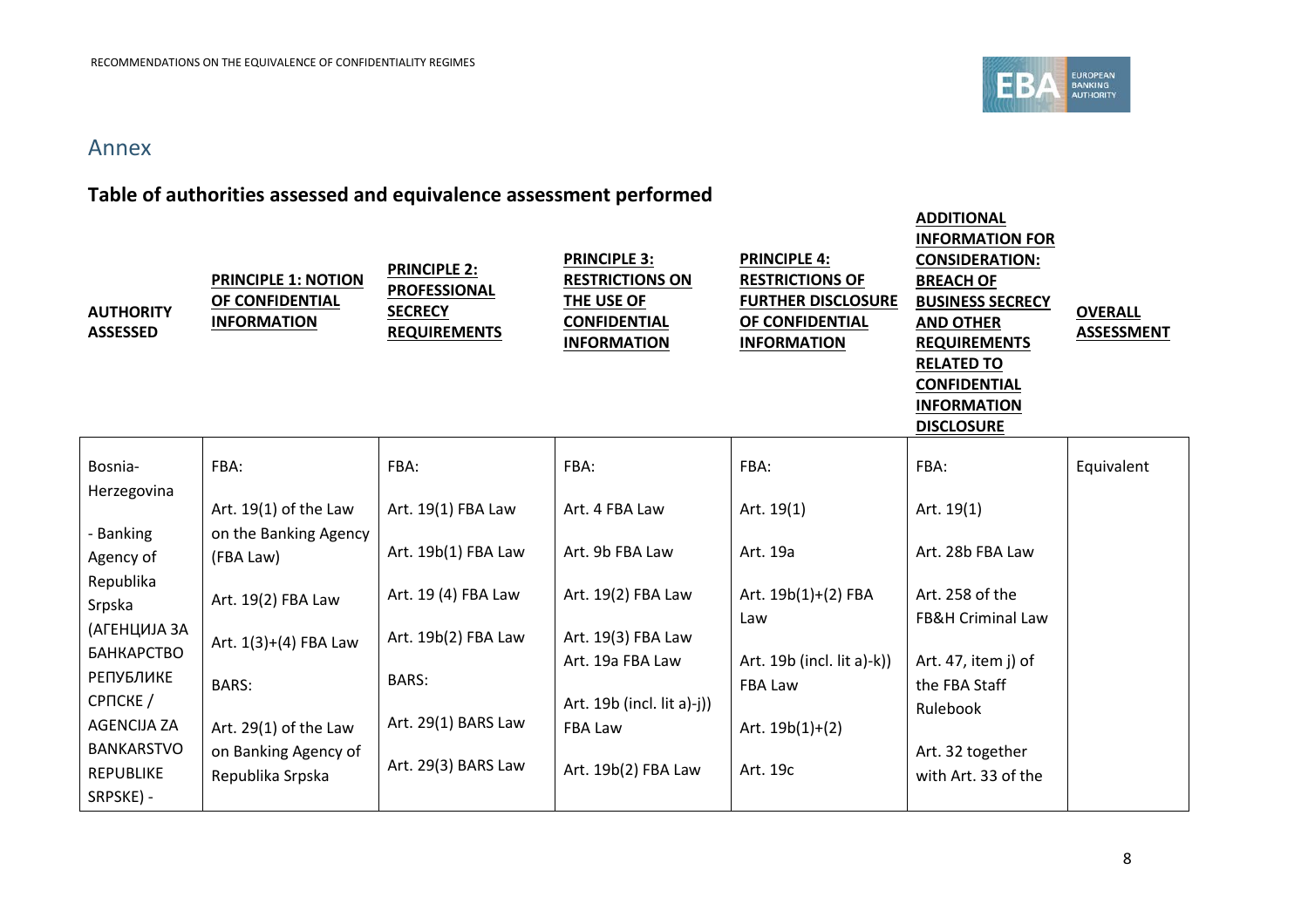

| www.abrs.ba                                      | (BARS Law)                        | Art. 29(4) BARS Law     | Art. 19c(2) FBA Law                           | <b>BARS:</b>            | FBA Code of Ethics                          |            |
|--------------------------------------------------|-----------------------------------|-------------------------|-----------------------------------------------|-------------------------|---------------------------------------------|------------|
|                                                  | Art. 29(5) BARS-Law               | Art. 29(7) BARS Law     | Art. 65 Law on Banks                          | Art. 29(6)              | <b>BARS:</b>                                |            |
| - Banking                                        |                                   |                         | <b>BARS:</b>                                  | Art. 31(1) a)-i) BARS   | Art. 269 of the                             |            |
| Agency of the                                    |                                   |                         | Art. $29(3)$ , $(5)$ and $(6)$                | Law                     | <b>Criminal Code</b>                        |            |
| Federation of<br>BiH (Agencije                   |                                   |                         | BARS Law)                                     | Art. $31(2)$            | Art. 17 and 19 of the                       |            |
| za bankarstvo<br>Federacije BiH)<br>- www.fba.ba |                                   |                         | Art. 30 BARS Law                              | Art. 32(2)              | Rules on<br>professional secrecy<br>of BARS |            |
|                                                  |                                   |                         | Art. $31(1)$ , $(1)(a-h)$ and<br>(2) BARS Law |                         | Art. 66 of the Work                         |            |
|                                                  |                                   |                         |                                               |                         | <b>Regulations of BARS</b>                  |            |
|                                                  |                                   |                         | Art. 32(2) BARS Law                           |                         |                                             |            |
|                                                  |                                   |                         | Art. 125 and 125a Law<br>on Banks             |                         |                                             |            |
| <b>Brazil</b>                                    | Article 1 of                      | Articles 1 and 2 of the | Article 2, section 1 of                       | Article 1, section 3 of | Article 10 of the                           | Equivalent |
| - Central Bank                                   | Complementary Law                 | Secrecy Law             | the Secrecy Law                               | the Secrecy Law         | Secrecy Law                                 |            |
| of Brazil                                        | No 105 of<br>10 January 2001 (Lei | Article 2, section 5 of | Article 2, section 2 of                       | (sections II, IV-VI)    | Article 11 of the                           |            |
| (Banco Central                                   | Complementar n.º                  | the Secrecy Law         | the Secrecy Law                               | Article 1, section 4 of | Secrecy Law                                 |            |
| do Brasil) -                                     | 105, de 10 de Janeiro             | Article 17 of Law       | Article 7 of the                              | the Secrecy Law         | Article 121 of the                          |            |
| www.bcb.gov.<br>$br$                             | de 2001 - Secrecy                 | No 9 650 of             | Secrecy Law                                   | Article 2, sections 4-7 | Public Servants' Law                        |            |
|                                                  | Law)                              | 27 May 1998 (Lei n.º    |                                               | of the Secrecy Law      |                                             |            |
|                                                  | Article 2 of the                  | 9.650, de 27 de Maio    | Article 10, section VI,                       |                         | Article 132, section                        |            |
|                                                  |                                   |                         | VII, IX and X and                             | Article 3 of the        | IX of the Public                            |            |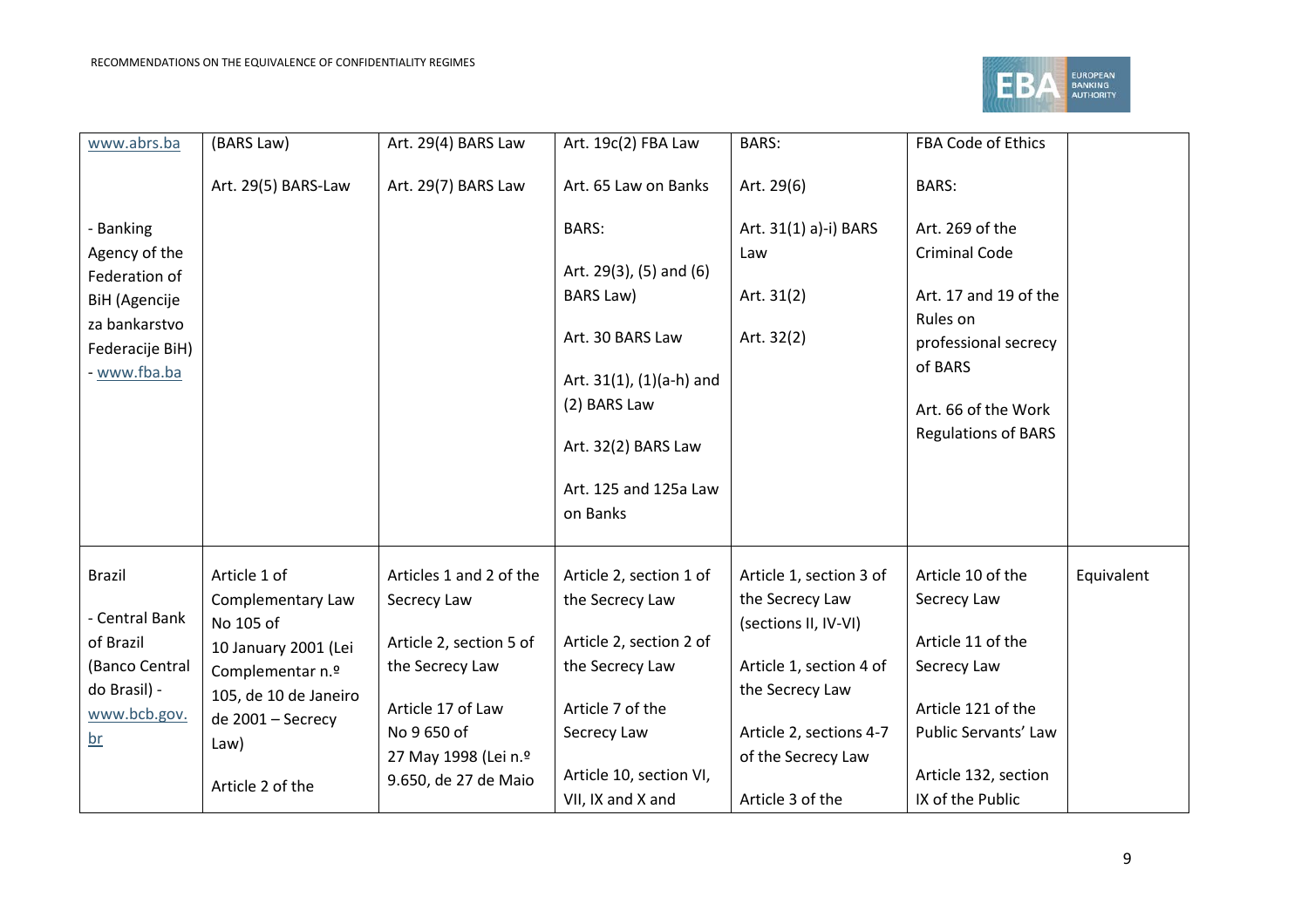

|  | Secrecy Law               | de 1998 - BCB's Public    | Article 44 of Law 4 595 | Secrecy Law including     | Servants' Law           |  |
|--|---------------------------|---------------------------|-------------------------|---------------------------|-------------------------|--|
|  |                           | Officers' Law)            | of 31 December 1964     | sections 1 and 3          |                         |  |
|  | Article 2, section 3      |                           | (Lei n.º 4.595, de 31   |                           | Article 17 of the       |  |
|  |                           | Law no 8 112, of          | de Dezembro de 1964     | Article 4, sections 1     | <b>BCB's Public</b>     |  |
|  | Law No 12 527 of          | 11 December 1990          | - Financial System      | and 2 of the Secrecy      | Officers' Law           |  |
|  | 18 November 2011          | (Lei n.º 8.112, de 11     | Law)                    | Law                       |                         |  |
|  | Decree No 7 724 of        | de Dezembro de 1990       |                         |                           | Article 11, section III |  |
|  |                           | - Public Servants' Law)   | Law 10 124 of           | Article 9 of the          | and Article 12,         |  |
|  | 16 May 2012               |                           | 27 March 2001 (Lei n.º  | Secrecy Law (including    | section III of Law      |  |
|  | Article 5, section (X) of | Article 116., section III | 10.124, de 27 de        | section 2)                | No 8 429 of             |  |
|  | <b>Brazil's Federal</b>   |                           | Março de 2011-          |                           | 2 June 1992             |  |
|  | Constitution              | Article 117., section II  | Payments' System        | Article 10, sole section  |                         |  |
|  |                           | Article 117.,             | Law)                    | of the Secrecy Law        |                         |  |
|  |                           | section VII               |                         | Article 5, section (X) of |                         |  |
|  |                           |                           | Law 6 024 of            | Brazil's Federal          |                         |  |
|  |                           |                           | 13 March 1974 (Lei n.º  | Constitution              |                         |  |
|  |                           |                           | 6.024, de 13 de Março   |                           |                         |  |
|  |                           |                           | de 1974) and Decree-    | in Article 3 of           |                         |  |
|  |                           |                           | Law 2 321 of            | Decree 3724 of            |                         |  |
|  |                           |                           | 25 February 1987        | 10 January 2001           |                         |  |
|  |                           |                           | (Decreto-Lei n.º 2.321, |                           |                         |  |
|  |                           |                           | de 25 de Fevereiro de   |                           |                         |  |
|  |                           |                           | 1987)                   |                           |                         |  |
|  |                           |                           |                         |                           |                         |  |
|  |                           |                           | Law 9 447 of            |                           |                         |  |
|  |                           |                           | 14 March 1997 (Lei n.º  |                           |                         |  |
|  |                           |                           | 9.447, de 14 de Março   |                           |                         |  |
|  |                           |                           | de 1997)                |                           |                         |  |
|  |                           |                           |                         |                           |                         |  |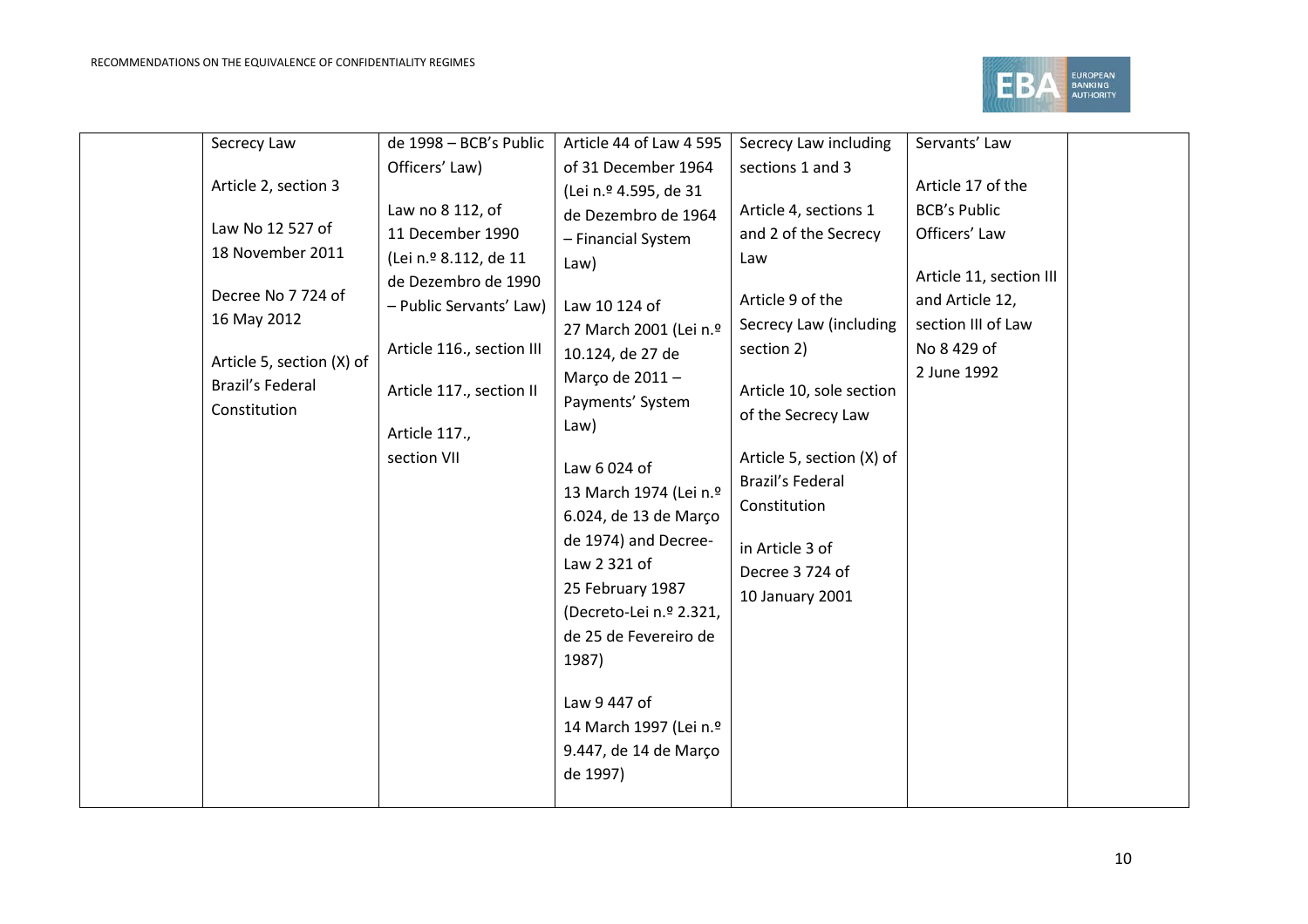

| Canada           | Section $18(1)+(5)$ of          | Section 22 of the OSFI  | Sections 18, 22,                              | Section 22 of the OSFI  | Section $22(1+3)$ of | Equivalent |
|------------------|---------------------------------|-------------------------|-----------------------------------------------|-------------------------|----------------------|------------|
|                  | the OSFI Act                    | Act                     | $22(1)(b)$ , 22 (1.1) of                      | Act                     | the OSFI Act         |            |
| - Office of the  |                                 |                         | the OSFI Act                                  |                         |                      |            |
| Super-           | Section 22 OSFI Act             | Sections 4.5 to 4.8 and |                                               | Paragraphs 5, 11 and    |                      |            |
| intendent of     |                                 | section 5.2 of the OSFI | Sections 606, 636 and 955 +                   | 12 OSFI Act             |                      |            |
| Financial        | Section 22(1)(a) of the         | Code of Professional    | 980 of the Bank Act                           |                         |                      |            |
| Institutions     | <b>OSFI Act</b>                 | Conduct                 | 522.27 of the Bank Act                        | Section 980 of the      |                      |            |
| (Office of the   |                                 |                         |                                               | <b>Bank Act</b>         |                      |            |
| Super-           | Sections 606, 636 and 955       |                         | Sections $435 + 465$ of the                   |                         |                      |            |
| intendent of     | +980 of the Bank Act            |                         | Cooperative Credit                            | Section 465 of the      |                      |            |
| Financial        |                                 |                         | <b>Associations Act</b>                       | Cooperative Credit      |                      |            |
|                  | 522.27 of the Bank Act          |                         |                                               | <b>Associations Act</b> |                      |            |
| Institutions /   | Sections. 435 + 465 of the      |                         | Sections 672 and 998 +                        |                         |                      |            |
| Bureau du        | Cooperative Credit              |                         | 1023 of the Insurance<br><b>Companies Act</b> | Section 533 of the      |                      |            |
| surintendant     | <b>Associations Act</b>         |                         |                                               | Trust and Loan          |                      |            |
| des institutions |                                 |                         | Sections 503 + 533 of                         | <b>Companies Act</b>    |                      |            |
| financières) -   | Sections 672 and 998 +          |                         | the Trust and Loan                            |                         |                      |            |
| www.osfi-        | 1023 of the Insurance           |                         | <b>Companies Act</b>                          |                         |                      |            |
| bsif.gc.ca       | Companies Act                   |                         |                                               |                         |                      |            |
|                  | Sections 503 +533 of the        |                         | Sections 4.5 to 4.8 +                         |                         |                      |            |
|                  | <b>Trust and Loan Companies</b> |                         | section 5.2 of the OSFI                       |                         |                      |            |
|                  | Act                             |                         |                                               |                         |                      |            |
|                  |                                 |                         | Code of Professional                          |                         |                      |            |
|                  |                                 |                         | Conduct                                       |                         |                      |            |
|                  |                                 |                         |                                               |                         |                      |            |
|                  |                                 |                         | OSFI Act paragraphs 5,                        |                         |                      |            |
|                  |                                 |                         | 11 and 12                                     |                         |                      |            |
|                  |                                 |                         |                                               |                         |                      |            |
|                  |                                 |                         | Access to Information                         |                         |                      |            |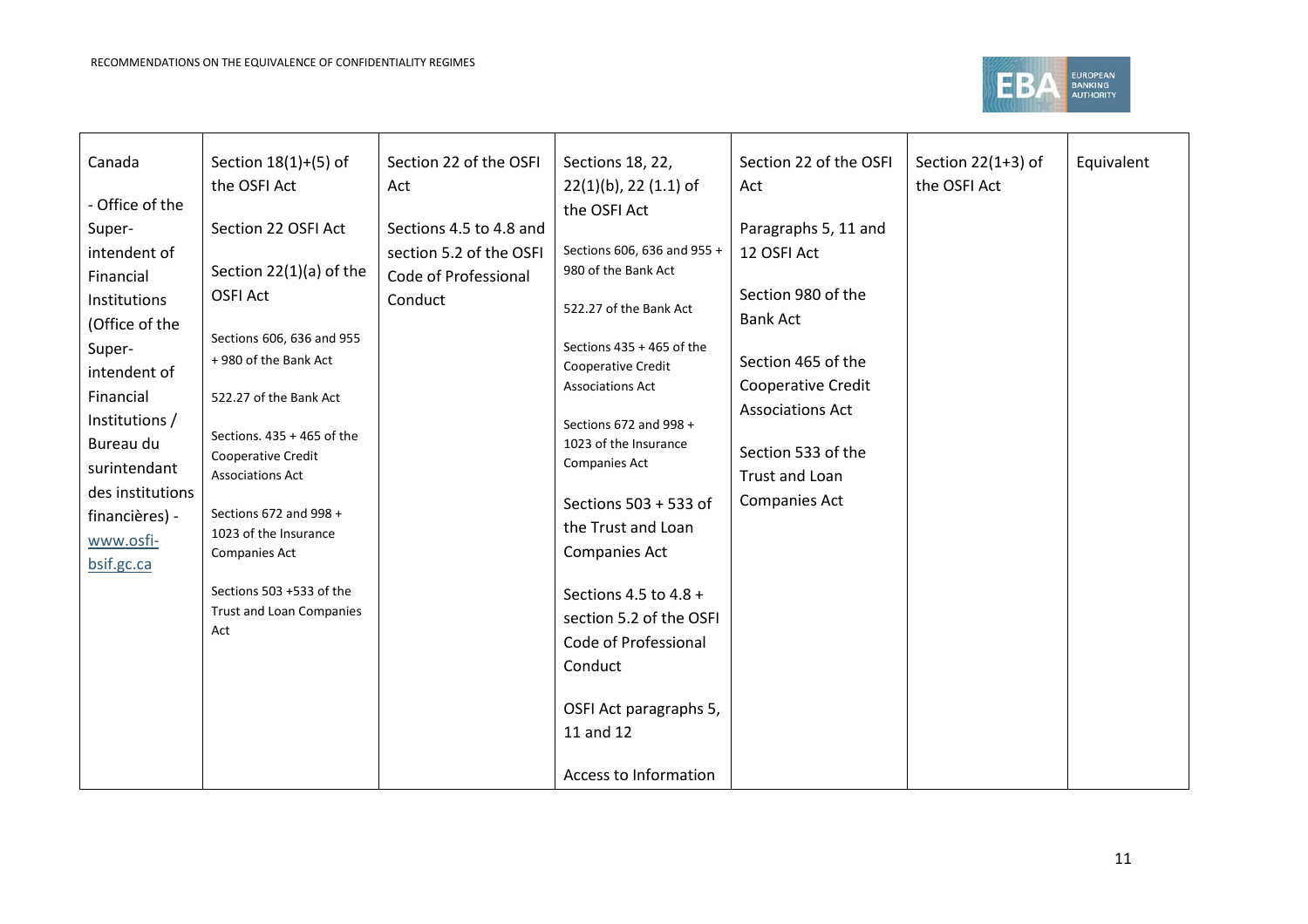

|                |                             |                           | Act 1983                       |                         |                            |            |
|----------------|-----------------------------|---------------------------|--------------------------------|-------------------------|----------------------------|------------|
|                |                             |                           | Part 1 of the Proceeds         |                         |                            |            |
|                |                             |                           | of Crime (Money                |                         |                            |            |
|                |                             |                           | Laundering) and                |                         |                            |            |
|                |                             |                           | <b>Terrorist Financing Act</b> |                         |                            |            |
|                |                             |                           | Section 37 of the              |                         |                            |            |
|                |                             |                           | Canada Evidence Act            |                         |                            |            |
| China          | <b>Administrative Rules</b> | Article 11 of the Law     | Article 11 of the LBRS         | Article 14 of the       | Article 43 of the          | Equivalent |
|                | on the Work Secrets         | of the People's           |                                | Regulation of the       | <b>LBRS</b>                |            |
| China          | (ARWS), Article 2           | Republic of China on      | Article 6 of the ARWS          | People's Republic of    |                            |            |
| <b>Banking</b> |                             | <b>Banking Regulation</b> |                                | China on the            | Article 15 of the          |            |
| Regulatory     | Civil Servant Law of        | and Supervision (LBRS,    | Article 11 of the LBRS         | Disclosure of           | <b>ARWS</b>                |            |
| Commission (   | the People's Republic       | the Order of the PRC      |                                | Government              |                            |            |
| 中国银行业监         | of China (CSL, the          | President, 2003)          |                                | Information (RDGI,      | Regulation on the          |            |
| 督管理委员会         | Order of the PRC            |                           |                                | issued by the State     | <b>Punishment of Civil</b> |            |
|                | President, 2003)            | Articles 12 and 53 CSL    |                                | Council in 2007)        | Servants of                |            |
| www.cbrc.gov.  |                             |                           |                                |                         | Administrative             |            |
| $n_{n}$        | Provisional                 | Article 3 ARWS            |                                | Article 6 and Article 9 | Agencies (issued by        |            |
|                | <b>Regulations on State</b> | State Secrets Law of      |                                | of the ARWS             | the State Council in       |            |
|                | <b>Civil Servants</b>       | the People's Republic     |                                |                         | 2007)                      |            |
|                |                             | of China (SSL, the        |                                |                         |                            |            |
|                |                             | Order of the PRC          |                                |                         |                            |            |
|                |                             | President, 2010)          |                                |                         |                            |            |
|                |                             |                           |                                |                         |                            |            |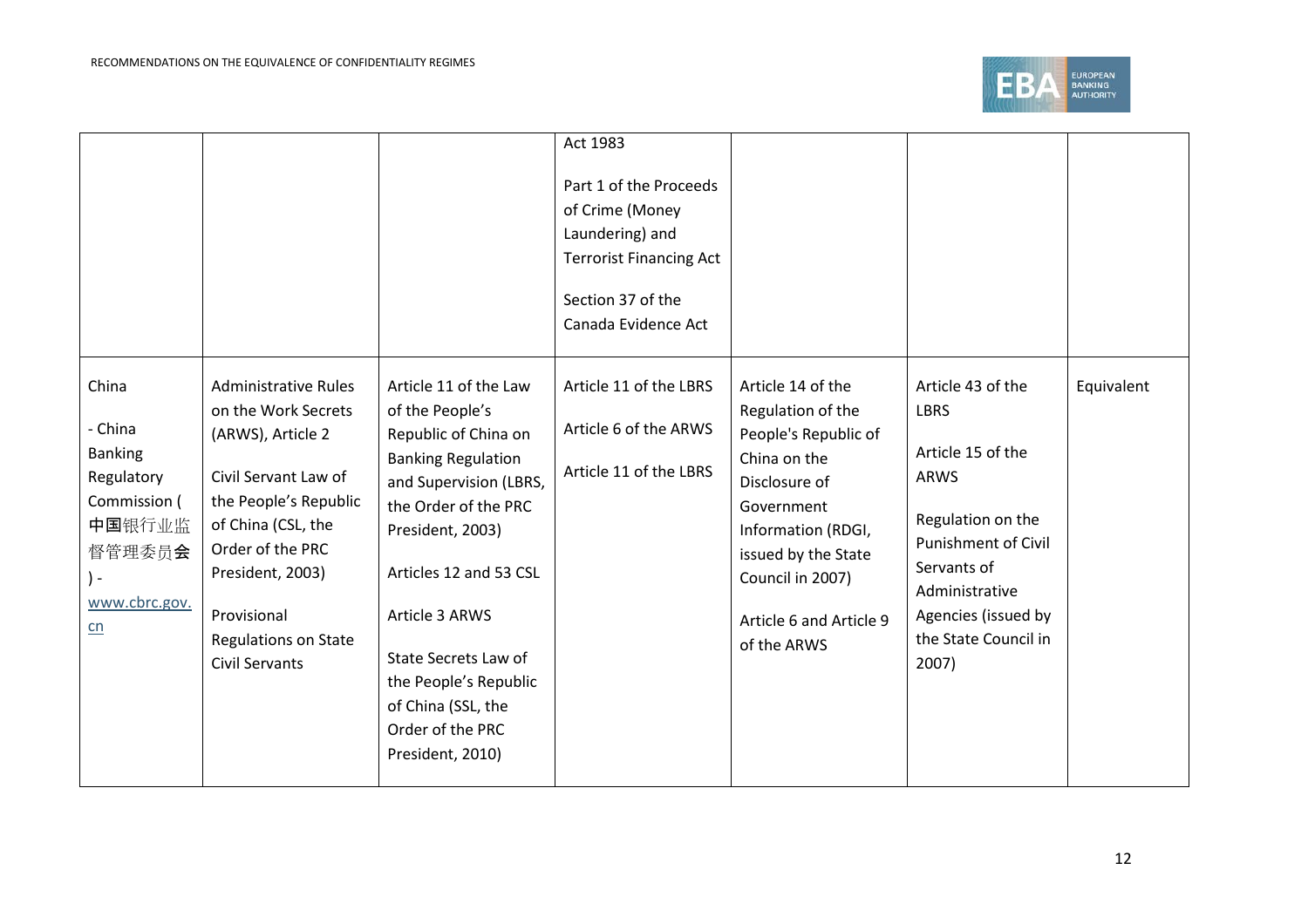

| <b>FYR</b>      | Article 74               | Article 74, paragraph 1 | Article 7(9) of the Law | Article 74             | Article 122(3)+(123) | Equivalent |
|-----------------|--------------------------|-------------------------|-------------------------|------------------------|----------------------|------------|
| Macedonia       | (paragraphs 1 to 3) of   | of the Law on the       | on the NBRM             | (paragraphs 1 and 2)   | of the Law on the    |            |
|                 | the Law on the           | <b>NBRM</b>             |                         | of the Law on the      | <b>NBRM</b>          |            |
| - National Bank | National Bank of the     |                         | Article 34,             | <b>NBRM</b>            |                      |            |
| of the Republic | Republic of              |                         | paragraphs 1, 2 and 3   |                        | Article 360 of the   |            |
| of Macedonia    | Macedonia/NBRM           |                         | of the Law on the       | Article 34,            | <b>Criminal Code</b> |            |
| (Народна        | (Official Gazette of the |                         | <b>NBRM</b>             | paragraphs 3, 4 and 5  | (Disclosing a        |            |
| банка на        | Republic of Macedonia    |                         |                         | of the Law on the      | professional secret) |            |
| Република       | No 158/10, 123/12        |                         | Article 74,             | <b>NBRM</b>            |                      |            |
| Македонија) -   | and $43/14$ )            |                         | paragraphs 1, 2 and 5   |                        |                      |            |
| www.            |                          |                         | of the Law on NBRM      | Item 15, paragraph 2   |                      |            |
| nbrm.mk         | Article 2(2), Article 3  |                         |                         | of the Decision on the |                      |            |
|                 |                          |                         | Article 6, paragraph 1  | manner of conducting   |                      |            |
|                 | Article 12,              |                         | of the Memorandum       | supervision and        |                      |            |
|                 | paragraphs 1 and 2       |                         | of understanding for    | inspection (Official   |                      |            |
|                 |                          |                         | maintaining the         | Gazette of the         |                      |            |
|                 |                          |                         | financial stability and | Republic of Macedonia  |                      |            |
|                 |                          |                         | crisis management in    | No 31/2008, 74/2012    |                      |            |
|                 |                          |                         | the Republic of         | and 100/2012)          |                      |            |
|                 |                          |                         | Macedonia               |                        |                      |            |
|                 |                          |                         |                         | Article 133 + 139 of   |                      |            |
|                 |                          |                         | Article 37, paragraph 1 | the Banking Law        |                      |            |
|                 |                          |                         | of the Audit Law        |                        |                      |            |
|                 |                          |                         |                         | Article 11,            |                      |            |
|                 |                          |                         | Article 17 of the Law   | paragraphs 1 and 2 of  |                      |            |
|                 |                          |                         | on the Deposit          | the Memorandum         |                      |            |
|                 |                          |                         | <b>Insurance Fund</b>   |                        |                      |            |
|                 |                          |                         |                         |                        |                      |            |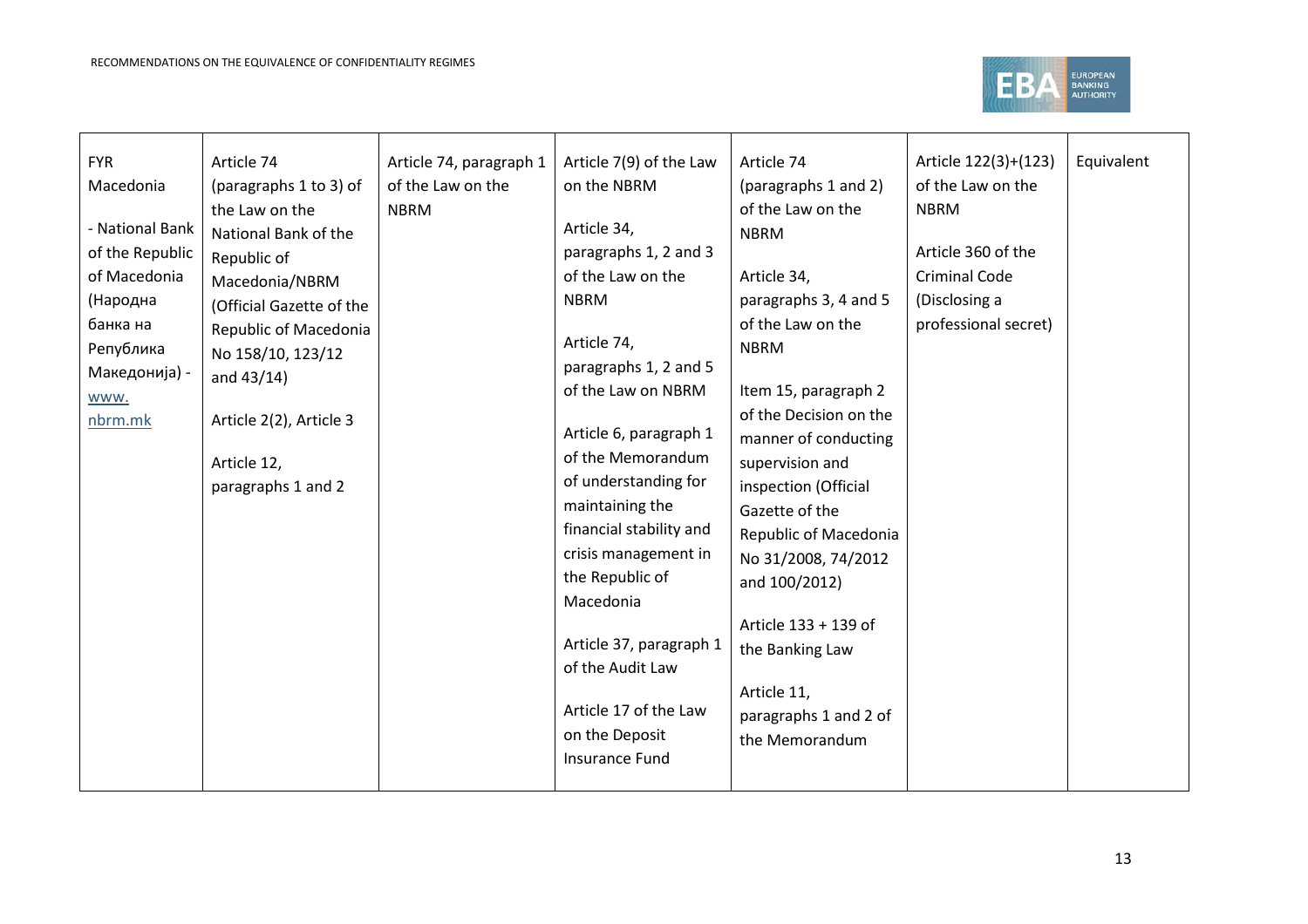

| Mexico            | Ley Federal de               | Articles $14 + 63$ of the | Articles 2 and 4-5 bis    | Articles 4 and 9 of the  | Articles 91, 108,     | Equivalent |
|-------------------|------------------------------|---------------------------|---------------------------|--------------------------|-----------------------|------------|
|                   | Transparencia y              | <b>LTA</b>                | $1, 9 + 19$ of the CNBV's | CNBV's Law               | 109, bis 5, 112, 113, |            |
| - Bank of         | Acceso a la                  |                           | Law                       |                          | bis 5, 142, all from  |            |
| Mexico (Banco     | información pública          | Articles $21 + 60$ of the |                           | Article 29 bis 8 and bis | the LIC, Articles 63  |            |
| de México) -      | gubernamental - (LTA)        | <b>PDPL</b>               | Articles 29 bis 8 and     | 10, 97, 142-143 of the   | and 64, of the LTA    |            |
| www.banxico.      |                              |                           | bis 10, 97, 101, bis 1    | <b>LIC</b>               | or Article 43 (V) of  |            |
| org.mx            | Articles 13-15, 18 + 19      | Article $8 + 9$ of the    | and 142 of the LIC        |                          | the BM's Law, inter   |            |
|                   | of the LTA                   | Public Officers'          |                           |                          | alia                  |            |
| - National        |                              | Responsibilities Law      |                           |                          |                       |            |
| Banking and       | Guidelines for               | (Ley Federal de           |                           |                          | Article 13 of the     |            |
| <b>Securities</b> | Classifying and              | Responsabilidades         |                           |                          | <b>PORL</b>           |            |
| Commission        | Declassifying                | Administrativas de los    |                           |                          |                       |            |
| (Comisión         | Information by Federal       | Servidores Públicos -     |                           |                          | Articles 108, and     |            |
| Nacional          | <b>Public Administration</b> | PORL)                     |                           |                          | 109, bis 5 of the LIC |            |
| Bancaria y de     | <b>Bodies (Lineamientos</b>  |                           |                           |                          |                       |            |
| Valores) -        | Generales para la            | Articles 97 +142 of the   |                           |                          | Articles 1918 and     |            |
| www.cnbv.gob      | clasificación y              | LIC                       |                           |                          | 2028 of the Federal   |            |
| .mx               | desclasificación de la       |                           |                           |                          | Civil Code            |            |
|                   | información de las           | BM's Law Art. 58          |                           |                          |                       |            |
|                   | dependencias y               | CNBV's Code of            |                           |                          | Articles 210 and 211  |            |
|                   | entidades de la              |                           |                           |                          | of the Federal        |            |
|                   | Administración Pública       | Conduct, Principle VII    |                           |                          | <b>Criminal Code</b>  |            |
|                   | - Federal - Guidelines)      |                           |                           |                          |                       |            |
|                   |                              |                           |                           |                          |                       |            |
|                   | Guidelines 21, 24            |                           |                           |                          |                       |            |
|                   | and 36                       |                           |                           |                          |                       |            |
|                   |                              |                           |                           |                          |                       |            |
|                   | Personal Data                |                           |                           |                          |                       |            |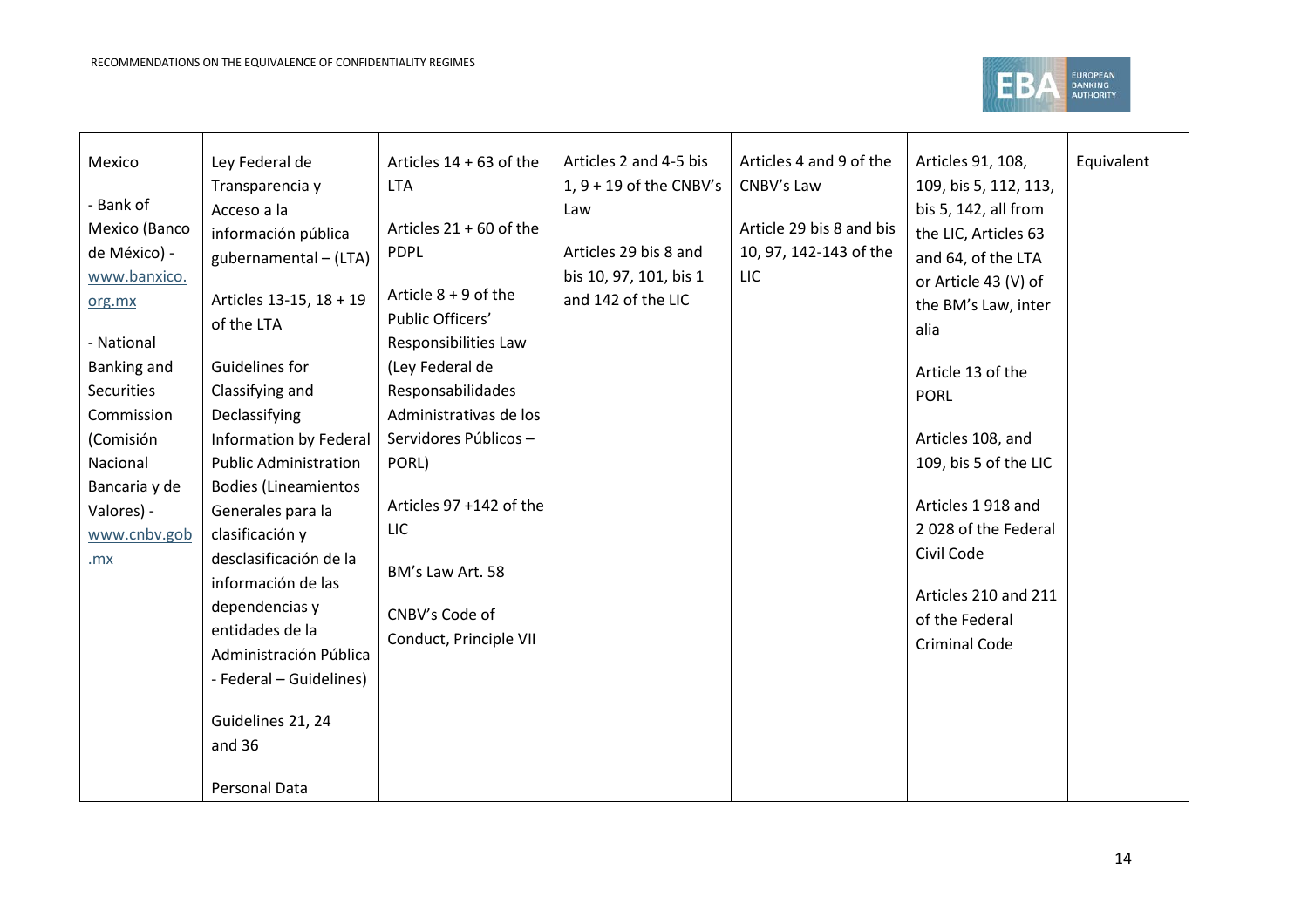

|                                                                                                     | Protection Law (Ley<br>Federal de Protección<br>de Datos Personales<br>en Posesión de los<br>Particulares - PDPL)<br>Articles 3 + 21, section<br>V PDPL<br>Article 29, bis 8, 46,<br>142 of the Banking<br>Institutions Law (Ley<br>de Instituciones de<br>Crédito - 'LIC') |                                                                              |                               |                                                                                                                                                                                                                      |                                     |            |
|-----------------------------------------------------------------------------------------------------|-----------------------------------------------------------------------------------------------------------------------------------------------------------------------------------------------------------------------------------------------------------------------------|------------------------------------------------------------------------------|-------------------------------|----------------------------------------------------------------------------------------------------------------------------------------------------------------------------------------------------------------------|-------------------------------------|------------|
| Montenegro<br>- Central Bank<br>of Montenegro<br>(Centralna<br>banka Crne<br>Gore) -<br>www.cbcg.me | Law on the Central<br><b>Bank of Montenegro</b><br>Article 84, paragraph 1                                                                                                                                                                                                  | Central Bank of<br>Montenegro Law<br>(CBML) Article 84<br>paragraphs 1 and 2 | <b>Banking Law Article 86</b> | CBML Article 84,<br>paragraph 3<br><b>Banking Law</b><br>Article 107<br>Law on The Financial<br><b>Stability Council</b><br>Article $6 + 9$<br><b>Deposit Protection</b><br>Law Article 29<br>paragraphs 2, 3 and 35 | <b>Criminal Code</b><br>Article 280 | Equivalent |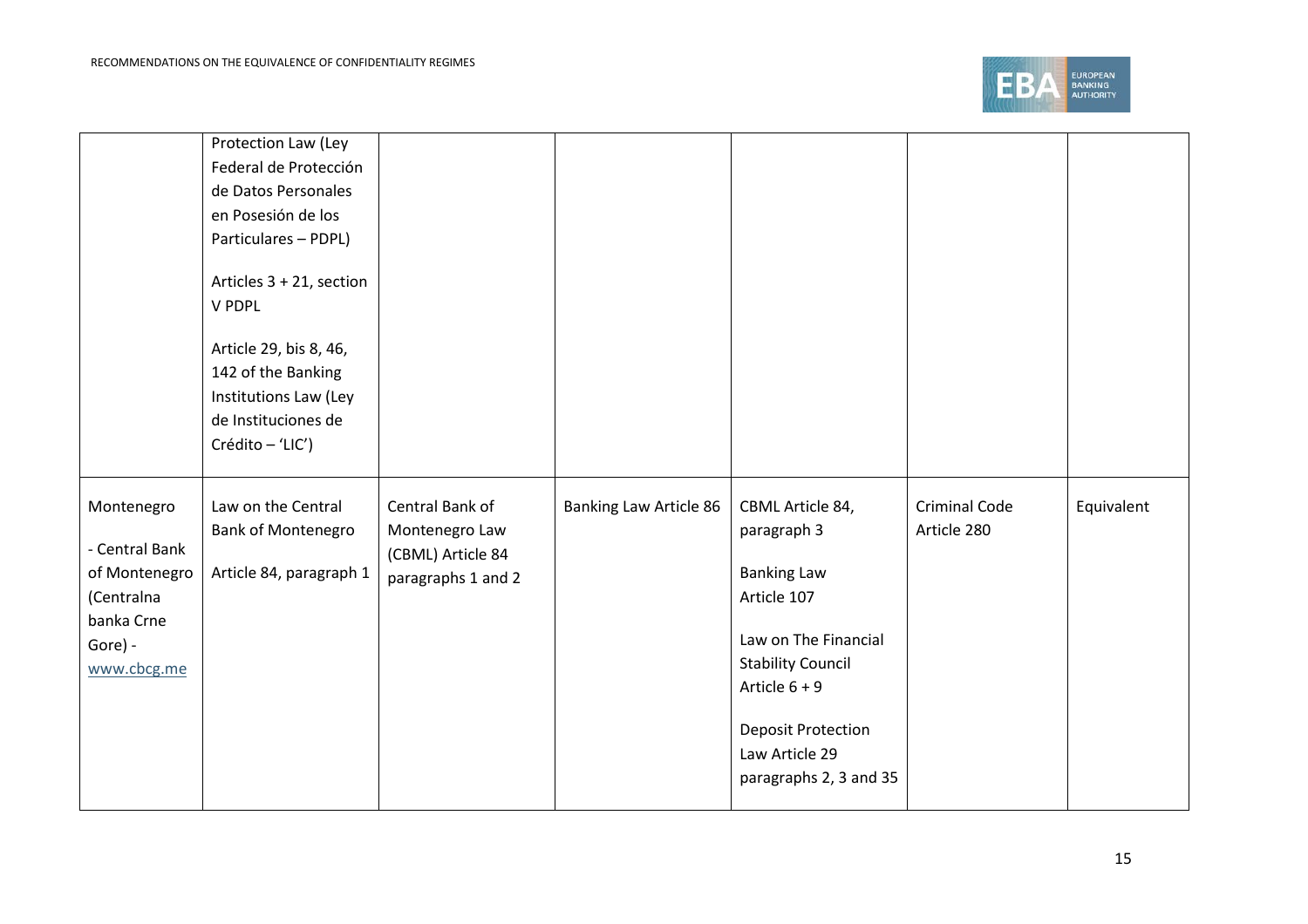

| Serbia          | Article 86a,          | Article 86a,          | Articles 65 and 70 of   | Article 65 of the Law     | Criminal Code, | Equivalent |
|-----------------|-----------------------|-----------------------|-------------------------|---------------------------|----------------|------------|
|                 | paragraphs 1 and 2 of | paragraphs 3 and 4 of | the Law on the          | on the National Bank      | Article 240    |            |
| - National Bank | the Law on the        | the Law on the        | National Bank of        | of Serbia (RS Official    |                |            |
| of Serbia       | National Bank of      | National Bank of      | Serbia (RS Official     | Gazette, No 72/2003,      |                |            |
| (Народна        | Serbia (RS Official   | Serbia (RS Official   | Gazette, No 72/2003,    | $55/2004$ , 85/2005 -     |                |            |
| банка Србије /  | Gazette, No 72/2003,  | Gazette, No 72/2003,  | $55/2004$ , 85/2005 -   | other law, 44/2010,       |                |            |
| Narodna banka   | $55/2004$ , 85/2005 - | $55/2004$ , 85/2005 - | other law, 44/2010,     | 76/2012 and               |                |            |
| Srbije) -       | other law, 44/2010,   | other law, 44/2010,   | 76/2012 and             | 106/2012)                 |                |            |
| www.nbs.rs      | 76/2012 and           | 76/2012 and           | 106/2012)               |                           |                |            |
|                 | 106/2012)             | 106/2012)             |                         | Article 8(2) of The Law   |                |            |
|                 |                       |                       | Article 102a of The     | on Banks; Articles 47,    |                |            |
|                 | Law on Banks (RS      | Law on Banks, Article | Law on Banks, Article   | 49 and 102a               |                |            |
|                 | Official Gazette,     | 102a, Article 103(2); | 103(2); Article 109 and |                           |                |            |
|                 | No 107/2005 and       | Article 109 and       | Article 112,            | Article 8 of the Law on   |                |            |
|                 | 91/2010) Article 103, | Article 112,          | paragraph 1, sections   | <b>Banks (RS Official</b> |                |            |
|                 | paragraph 2;          | paragraph 1, sections | 1-3; Article 117,       | Gazette, No 107/2005      |                |            |
|                 | Article 109 and       | 1-3); Article 117,    | paragraph 3             | and 91/2010)              |                |            |
|                 | Article 112,          | paragraph 3           |                         |                           |                |            |
|                 | paragraph 1, sections |                       | Article 8 of the Law on |                           |                |            |
|                 | 1-3); Article 117,    | Law on Auditing,      | Banks (RS Official      |                           |                |            |
|                 | paragraph 3           | Article 29,           | Gazette, No 107/2005    |                           |                |            |
|                 |                       | paragraphs 1 and 2    | and 91/2010)            |                           |                |            |
|                 |                       |                       |                         |                           |                |            |
|                 |                       | Law on Banks,         |                         |                           |                |            |
|                 |                       | Article 47,           |                         |                           |                |            |
|                 |                       | paragraphs 1 and 2;   |                         |                           |                |            |
|                 |                       | 48; 102a              |                         |                           |                |            |
|                 |                       |                       |                         |                           |                |            |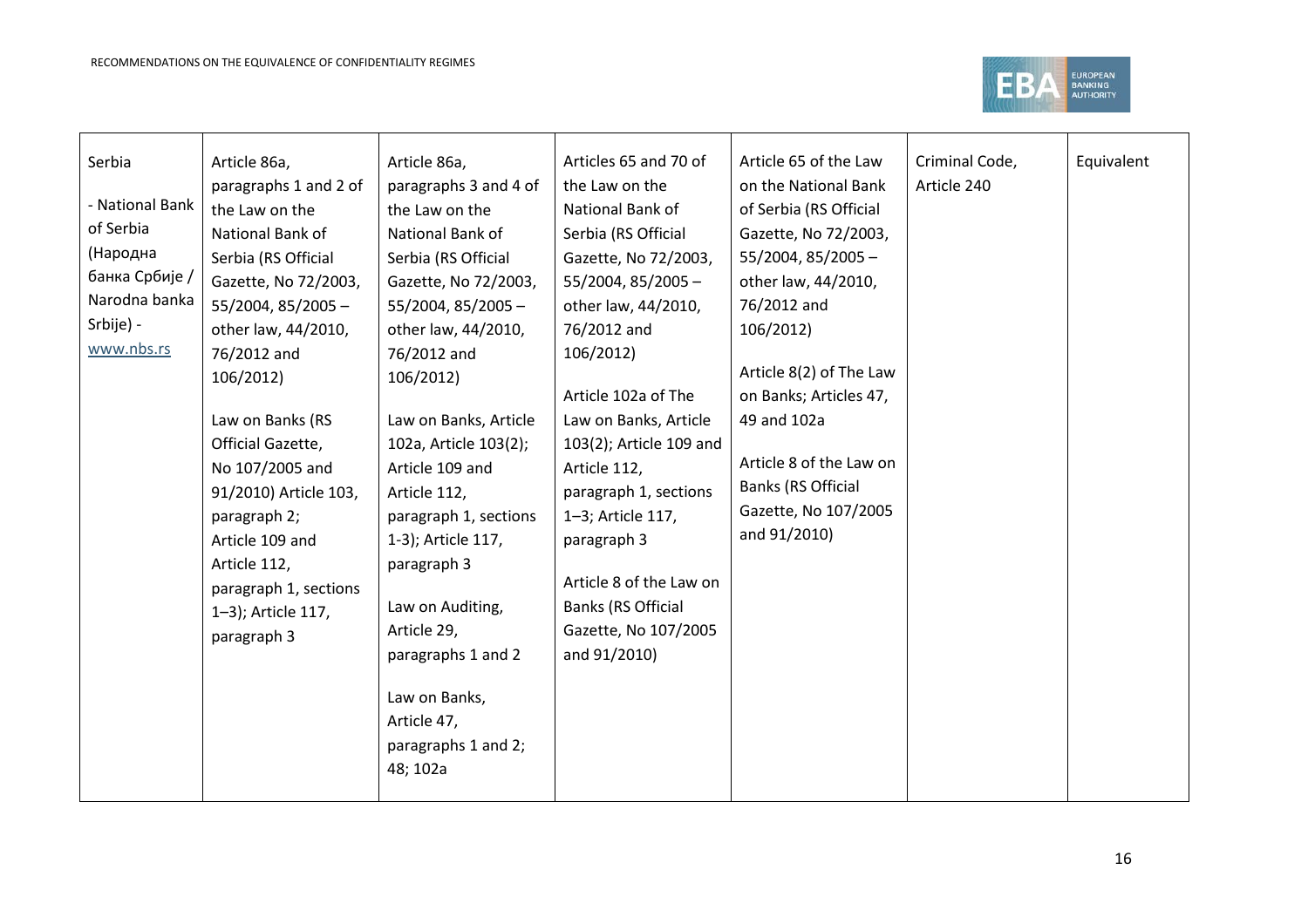

| Singapore<br>- Monetary<br>Authority of<br>Singapore | <b>MONETARY</b><br><b>AUTHORITY OF</b><br>SINGAPORE ACT<br>(Chapter 186) -<br>Preservation of<br>secrecy 14; Protection<br>of secrecy 3 | <b>MONETARY</b><br><b>AUTHORITY OF</b><br>SINGAPORE ACT<br>(Chapter 186) -<br>Preservation of<br>secrecy 14; Protection<br>of secrecy 3 | <b>MONETARY</b><br><b>AUTHORITY OF</b><br>SINGAPORE ACT<br>(Chapter 186)<br>Preservation of<br>secrecy 4, 14, 23, 49b | <b>MONETARY</b><br><b>AUTHORITY OF</b><br>SINGAPORE ACT<br>(Chapter 186)<br>Preservation of<br>secrecy 14               | <b>MONETARY</b><br><b>AUTHORITY OF</b><br>SINGAPORE ACT<br>(Chapter 186)<br>Preservation of<br>secrecy 14               | Equivalent |
|------------------------------------------------------|-----------------------------------------------------------------------------------------------------------------------------------------|-----------------------------------------------------------------------------------------------------------------------------------------|-----------------------------------------------------------------------------------------------------------------------|-------------------------------------------------------------------------------------------------------------------------|-------------------------------------------------------------------------------------------------------------------------|------------|
|                                                      | <b>OFFICIAL SECRETS ACT</b><br>(Chapter 213)<br>Wrongful<br>communication, etc.,<br>of information 5.                                   | OFFICIAL SECRETS ACT<br>(Chapter 213)<br>Wrongful<br>communication, etc.,<br>of information 5.                                          | <b>STATUTORY BODIES</b><br>AND GOVERNMENT<br><b>COMPANIES</b><br>(PROTECTION OF<br>SECRECY) ACT<br>(Chapter 319)      | <b>STATUTORY BODIES</b><br>AND GOVERNMENT<br><b>COMPANIES</b><br>(PROTECTION OF<br><b>SECRECY) ACT</b><br>(Chapter 319) | <b>STATUTORY BODIES</b><br>AND GOVERNMENT<br><b>COMPANIES</b><br>(PROTECTION OF<br><b>SECRECY) ACT</b><br>(Chapter 319) |            |
|                                                      |                                                                                                                                         | Sections 4 and 23 of<br>the MAS Act                                                                                                     | Protection of secrecy 3                                                                                               | Protection of secrecy 3                                                                                                 | Protection of<br>secrecy 3                                                                                              |            |
|                                                      |                                                                                                                                         | Part X of the Securities<br>and Futures Act<br>Part IIIa of the                                                                         | Directions or<br>regulations concerning<br>persons that have<br>ceased to be specified                                | Section 2(1) of the<br>Interpretation Act<br>(Chapter 1)<br>section 126(2) of the                                       | <b>OFFICIAL SECRETS</b><br>ACT (Chapter 213)<br>Punishment 17                                                           |            |
|                                                      |                                                                                                                                         | Insurance Act<br>Part IVb, Division 5 of<br>the MAS Act<br><b>MAS Act Principal</b>                                                     | financial institutions<br>30AAM, Moratorium<br>30AAO, Compulsory<br>transfer of business<br>30AAS, Compulsory         | <b>Evidence Act</b>                                                                                                     |                                                                                                                         |            |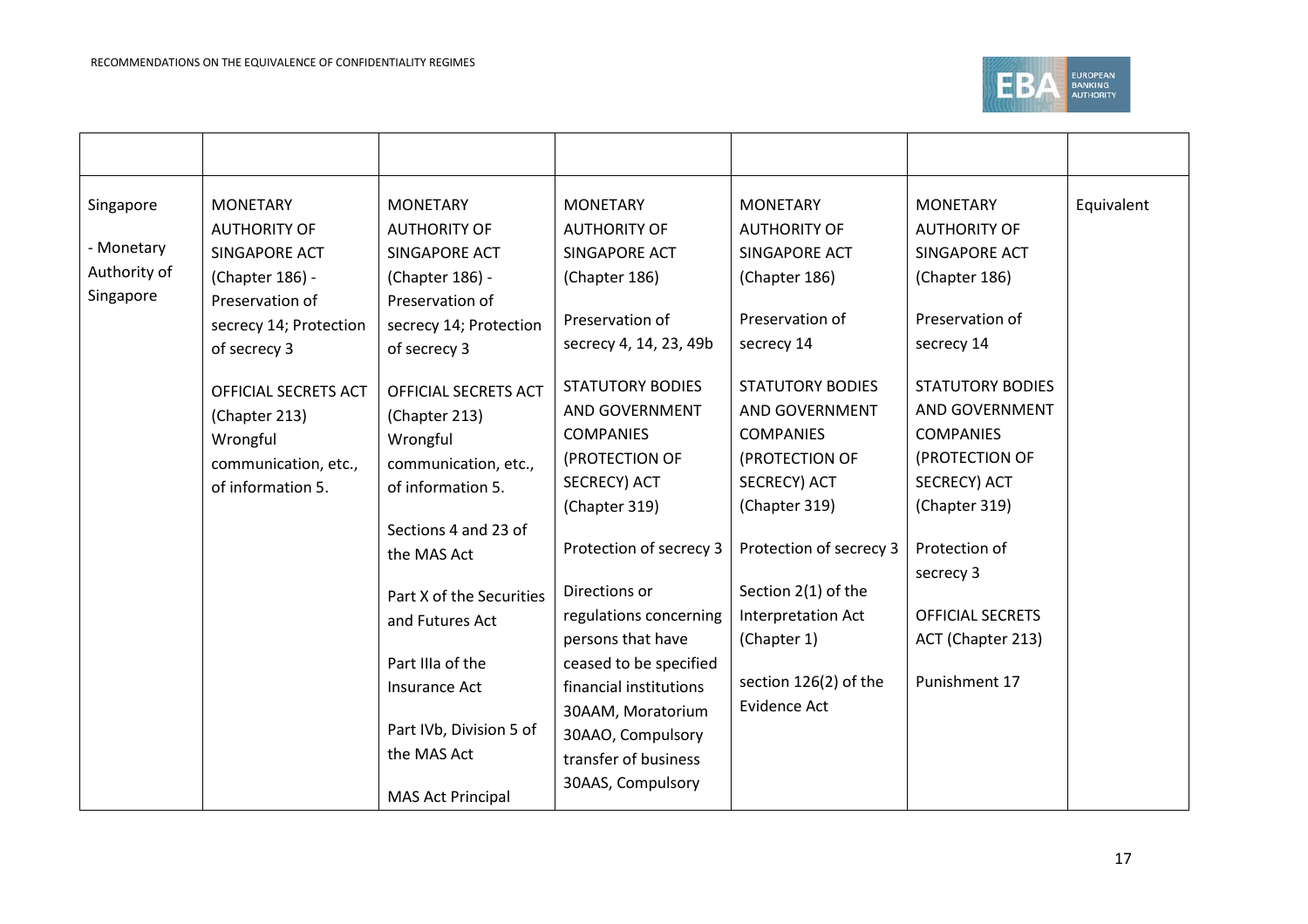

|             |                               | objects and functions   | transfer of shares     |                    |                    |            |
|-------------|-------------------------------|-------------------------|------------------------|--------------------|--------------------|------------|
|             |                               | of Authority            | 30AAW, Compulsory      |                    |                    |            |
|             |                               |                         | restructuring of share |                    |                    |            |
|             |                               | 4; Assistance that may  | capital                |                    |                    |            |
|             |                               | be rendered to foreign  |                        |                    |                    |            |
|             |                               | resolution authority    | 30AAZ, General         |                    |                    |            |
|             |                               | 30AAZE; Conditions      | provisions as to       |                    |                    |            |
|             |                               | for provision of        | winding up 30AAP       |                    |                    |            |
|             |                               | assistance to foreign   |                        |                    |                    |            |
|             |                               | resolution authority    | Banking Act 43, 58     |                    |                    |            |
|             |                               | 30AAZC                  | Insurance Act 36, 40   |                    |                    |            |
|             |                               | Securities and Futures  | Securities and Futures |                    |                    |            |
|             |                               | Act                     |                        |                    |                    |            |
|             |                               |                         | Act 106, 107, 150      |                    |                    |            |
|             |                               | Assistance that may     |                        |                    |                    |            |
|             |                               | be rendered             |                        |                    |                    |            |
|             |                               | 172; Conditions for     |                        |                    |                    |            |
|             |                               | provision of assistance |                        |                    |                    |            |
|             |                               | 170                     |                        |                    |                    |            |
|             |                               | Insurance Act           |                        |                    |                    |            |
|             |                               | Assistance that may     |                        |                    |                    |            |
|             |                               | be rendered 49D         |                        |                    |                    |            |
| Switzerland | Federal act on the            | FINMASA; SR 956.1       | Mortgage Bond Act      | FINMASA; SR 956.1, | Article 320 of the | Equivalent |
|             | <b>Swiss Financial Market</b> |                         | (SR 211.423.4),        |                    |                    |            |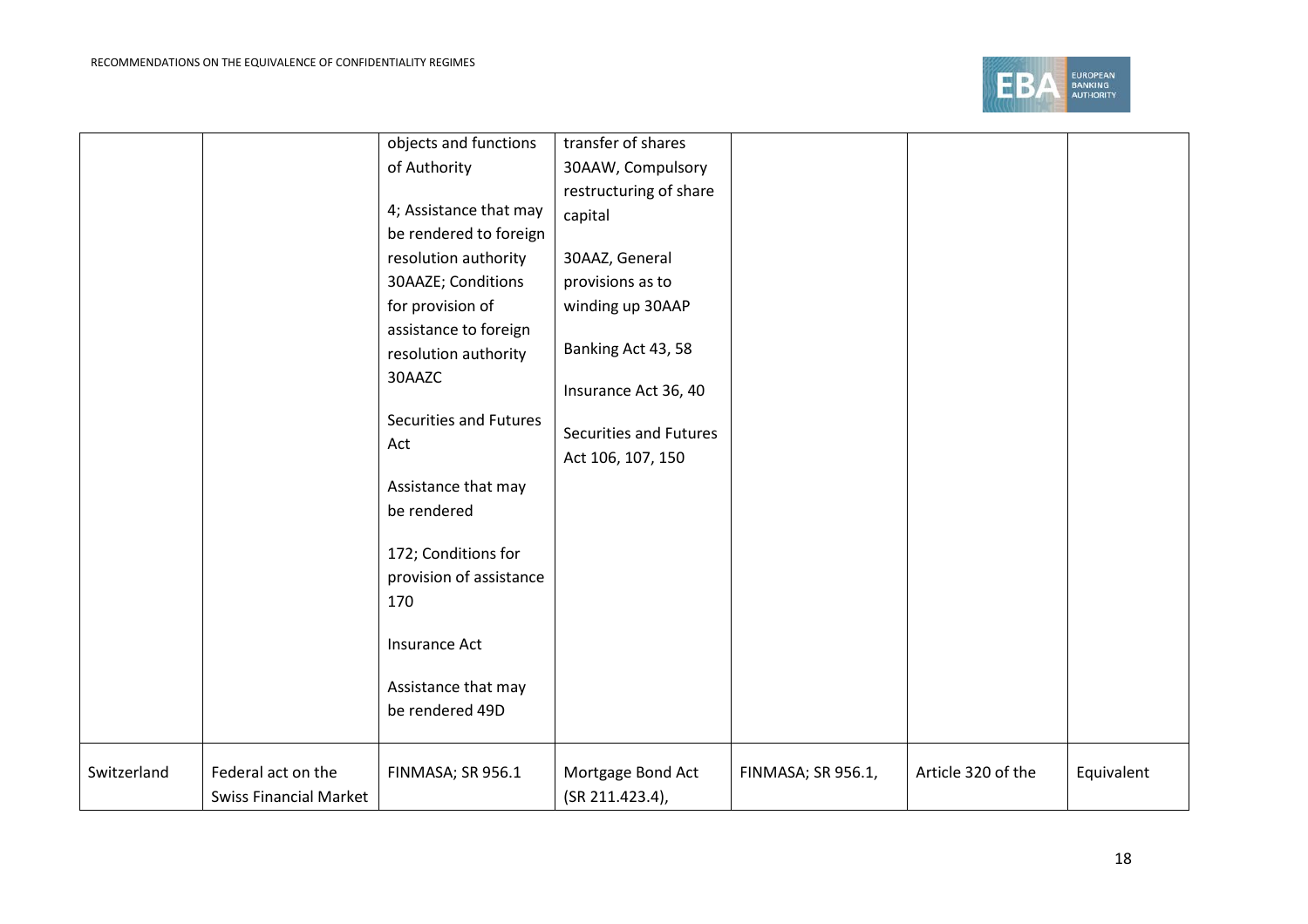

| - Swiss        | <b>Supervisory Authority</b> | Art. 14, 42, 43        | Federal Act on             | Article 14(3)          | <b>Swiss Criminal Code</b> |            |
|----------------|------------------------------|------------------------|----------------------------|------------------------|----------------------------|------------|
| Financial      | (FINMASA; SR 956.1)          |                        | Contracts of Insurance     |                        |                            |            |
| Market         | Art. 40, 42 + 18             |                        | (SR 221.229.1),            | FINMASA Article 38,    | Article 47 of the          |            |
| Supervisory    |                              |                        | Collective Investment      | Banking Act (SR 952.0) | Banking act                |            |
| Authority      |                              |                        | Act (SR 951.31),           | Article 23bis, 40-42   | FINMASA Article 19         |            |
| <b>FINMA</b>   |                              |                        | <b>Banking Act (SR</b>     |                        |                            |            |
| (Eidgenoessi-  |                              |                        | 952.0), Stock Exchange     |                        | Government                 |            |
| sche           |                              |                        | Act (SR 954.1), Anti-      |                        | Liability Act of           |            |
| Finanzmarkt-   |                              |                        | Money Laundering Act       |                        | 14 March 1958              |            |
| aufsicht FINMA |                              |                        | (SR 955.0) Insurance       |                        |                            |            |
| / l'Autorité   |                              |                        | <b>Supervision Act (SR</b> |                        |                            |            |
| fédérale de    |                              |                        | $961.0$ ).                 |                        |                            |            |
| surveillance   |                              |                        |                            |                        |                            |            |
| des marchés    |                              |                        | Article 40 of FINMASA      |                        |                            |            |
| financiers     |                              |                        |                            |                        |                            |            |
| FINMA/         |                              |                        |                            |                        |                            |            |
| Autorità       |                              |                        |                            |                        |                            |            |
| federale di    |                              |                        |                            |                        |                            |            |
| vigilanza sui  |                              |                        |                            |                        |                            |            |
| mercati        |                              |                        |                            |                        |                            |            |
| finanziari     |                              |                        |                            |                        |                            |            |
| FINMA) -       |                              |                        |                            |                        |                            |            |
| www.finma.ch   |                              |                        |                            |                        |                            |            |
|                |                              |                        |                            |                        |                            |            |
| Turkey         | Article 73 of the            | Article 73 (incl. (2)) | Article 73(2) of the       | Article 73(2-4) of the | Article 159 of the         | Equivalent |
|                | Banking Law No 5411          | and Article 95(7) of   | <b>Banking Law</b>         | <b>Banking Law</b>     | <b>Banking Law</b>         |            |
| - Banking      | ('the Banking Law')          | the Banking Law        |                            |                        |                            |            |
| Regulation and |                              |                        | Law No 6111 of 13          |                        | Article 239 of the         |            |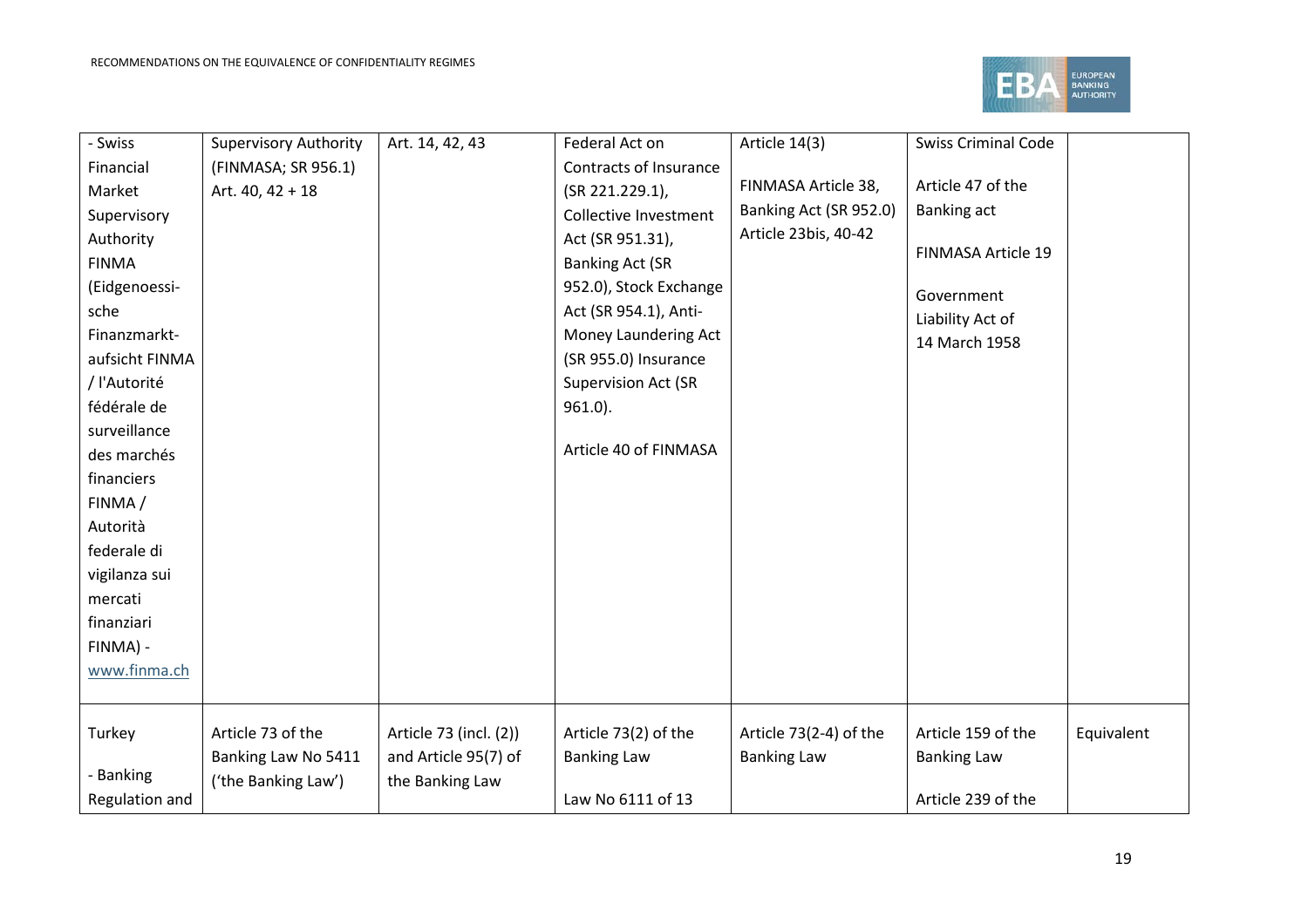

| Supervisory  | Code of Obligations                       | February 2011          | Law No 6111        | <b>Turkish Criminal</b> |            |
|--------------|-------------------------------------------|------------------------|--------------------|-------------------------|------------|
| Agency       | No 818 of 22 April                        |                        |                    | Law                     |            |
| (Bankacilik  | 1926                                      |                        |                    |                         |            |
| Düzenleme ve |                                           |                        |                    |                         |            |
| Denetleme    | The Law on Relations                      |                        |                    |                         |            |
| Kurumu) -    | <b>Between Employers</b>                  |                        |                    |                         |            |
| www.bddk.org | and Employees in                          |                        |                    |                         |            |
| $tr$         | Press and Media                           |                        |                    |                         |            |
|              | Professions No 5953                       |                        |                    |                         |            |
|              | of 13 June 1952,                          |                        |                    |                         |            |
|              |                                           |                        |                    |                         |            |
|              | The Maritime Labour                       |                        |                    |                         |            |
|              | Act No 854 of 20 April                    |                        |                    |                         |            |
|              | 1967                                      |                        |                    |                         |            |
|              |                                           |                        |                    |                         |            |
|              | The Labour Act No                         |                        |                    |                         |            |
|              | 4857 of 22 May 2003                       |                        |                    |                         |            |
|              |                                           |                        |                    |                         |            |
|              | Articles 8 and 100 of                     |                        |                    |                         |            |
|              | the Social Securities                     |                        |                    |                         |            |
|              | and Public Health                         |                        |                    |                         |            |
|              | Insurance Law No                          |                        |                    |                         |            |
|              | 5510 of 31 May 2006                       |                        |                    |                         |            |
|              |                                           |                        |                    |                         |            |
| <b>USA</b>   | Code of Federal<br>18 U.S.C. section 1905 | 12 CFR Part 4, Subpart | 12 U.S.C. section  | 18 U.S.C. section       | Equivalent |
|              | Regulations, Title 12,                    | С                      | 3109(c)            | 1905                    |            |
| - Federal    | 18 U.S.C. section 1906                    |                        |                    |                         |            |
| Deposit      | Chapter 1, Part 4,                        | 12 CFR section 211.27  | Section 317 of the |                         |            |
|              |                                           |                        |                    |                         |            |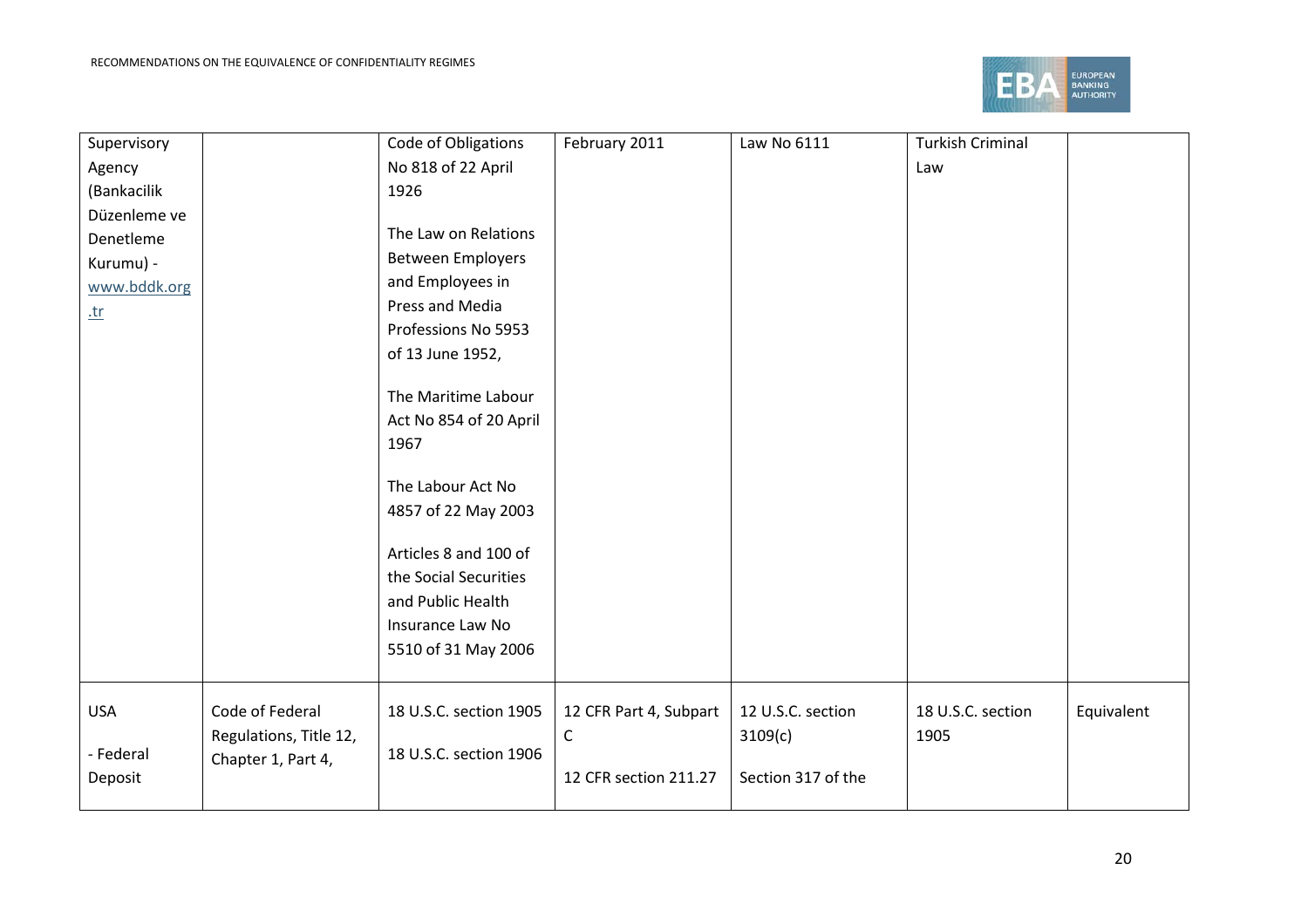

| Street Reform and<br>Corporation-<br>Freedom of<br>Privacy Act of 1974 (5<br>12 CFR sections 309.6<br><b>Consumer Protection</b><br>www.fdic.gov<br>Information Act (FOIA)<br>U.S.C. section 552a)<br>and 347.207<br>Act (Pub. L. No 111-<br>- Office of the<br>203, 124 Stat. 1376<br>12 CFR Part 4, Subpart<br>Comptroller of<br>(2010)<br>C<br>the Currency -<br>12 U.S.C. section 5415<br>www.occ.treas<br>12 CFR section 211.27<br>.gov<br>and 12 CFR Part 261<br><b>Federal Banking</b><br>- Board of<br><b>Agency Audit Act 31</b><br>12 CFR sections 309.6<br>Governors of<br>U.S.C. section 714<br>and 347.207<br>the Federal<br>Section 1542 of the<br>Reserve<br>Housing and<br>System - | Insurance     | Subpart | 18 U.S.C. section 641 | 12 CFR Part 261 | Dodd-Frank Wall |  |
|-----------------------------------------------------------------------------------------------------------------------------------------------------------------------------------------------------------------------------------------------------------------------------------------------------------------------------------------------------------------------------------------------------------------------------------------------------------------------------------------------------------------------------------------------------------------------------------------------------------------------------------------------------------------------------------------------------|---------------|---------|-----------------------|-----------------|-----------------|--|
|                                                                                                                                                                                                                                                                                                                                                                                                                                                                                                                                                                                                                                                                                                     |               |         |                       |                 |                 |  |
|                                                                                                                                                                                                                                                                                                                                                                                                                                                                                                                                                                                                                                                                                                     |               |         |                       |                 |                 |  |
|                                                                                                                                                                                                                                                                                                                                                                                                                                                                                                                                                                                                                                                                                                     |               |         |                       |                 |                 |  |
|                                                                                                                                                                                                                                                                                                                                                                                                                                                                                                                                                                                                                                                                                                     |               |         |                       |                 |                 |  |
|                                                                                                                                                                                                                                                                                                                                                                                                                                                                                                                                                                                                                                                                                                     |               |         |                       |                 |                 |  |
|                                                                                                                                                                                                                                                                                                                                                                                                                                                                                                                                                                                                                                                                                                     |               |         |                       |                 |                 |  |
|                                                                                                                                                                                                                                                                                                                                                                                                                                                                                                                                                                                                                                                                                                     |               |         |                       |                 |                 |  |
|                                                                                                                                                                                                                                                                                                                                                                                                                                                                                                                                                                                                                                                                                                     |               |         |                       |                 |                 |  |
|                                                                                                                                                                                                                                                                                                                                                                                                                                                                                                                                                                                                                                                                                                     |               |         |                       |                 |                 |  |
|                                                                                                                                                                                                                                                                                                                                                                                                                                                                                                                                                                                                                                                                                                     |               |         |                       |                 |                 |  |
|                                                                                                                                                                                                                                                                                                                                                                                                                                                                                                                                                                                                                                                                                                     |               |         |                       |                 |                 |  |
|                                                                                                                                                                                                                                                                                                                                                                                                                                                                                                                                                                                                                                                                                                     |               |         |                       |                 |                 |  |
|                                                                                                                                                                                                                                                                                                                                                                                                                                                                                                                                                                                                                                                                                                     |               |         |                       |                 |                 |  |
|                                                                                                                                                                                                                                                                                                                                                                                                                                                                                                                                                                                                                                                                                                     |               |         |                       |                 |                 |  |
|                                                                                                                                                                                                                                                                                                                                                                                                                                                                                                                                                                                                                                                                                                     | www.federalre |         |                       |                 | Community       |  |
| Development Act of<br>serve.gov/                                                                                                                                                                                                                                                                                                                                                                                                                                                                                                                                                                                                                                                                    |               |         |                       |                 |                 |  |
| 1992, 12 U.S.C. section                                                                                                                                                                                                                                                                                                                                                                                                                                                                                                                                                                                                                                                                             |               |         |                       |                 |                 |  |
| 1831m-1<br>- Federal                                                                                                                                                                                                                                                                                                                                                                                                                                                                                                                                                                                                                                                                                |               |         |                       |                 |                 |  |
| <b>Reserve Bank</b>                                                                                                                                                                                                                                                                                                                                                                                                                                                                                                                                                                                                                                                                                 |               |         |                       |                 |                 |  |
| Section 35 of the FDI<br>of Boston -                                                                                                                                                                                                                                                                                                                                                                                                                                                                                                                                                                                                                                                                |               |         |                       |                 |                 |  |
| Act, 12 U.S.C. section<br>www.bostonfe                                                                                                                                                                                                                                                                                                                                                                                                                                                                                                                                                                                                                                                              |               |         |                       |                 |                 |  |
| 1831<br>d.org                                                                                                                                                                                                                                                                                                                                                                                                                                                                                                                                                                                                                                                                                       |               |         |                       |                 |                 |  |
|                                                                                                                                                                                                                                                                                                                                                                                                                                                                                                                                                                                                                                                                                                     |               |         |                       |                 |                 |  |
| 12 U.S.C. section<br>- Federal                                                                                                                                                                                                                                                                                                                                                                                                                                                                                                                                                                                                                                                                      |               |         |                       |                 |                 |  |
| 248(k)<br><b>Reserve Bank</b>                                                                                                                                                                                                                                                                                                                                                                                                                                                                                                                                                                                                                                                                       |               |         |                       |                 |                 |  |
| of New York -                                                                                                                                                                                                                                                                                                                                                                                                                                                                                                                                                                                                                                                                                       |               |         |                       |                 |                 |  |
| 12 CFR 265.11<br>www.newyorkf                                                                                                                                                                                                                                                                                                                                                                                                                                                                                                                                                                                                                                                                       |               |         |                       |                 |                 |  |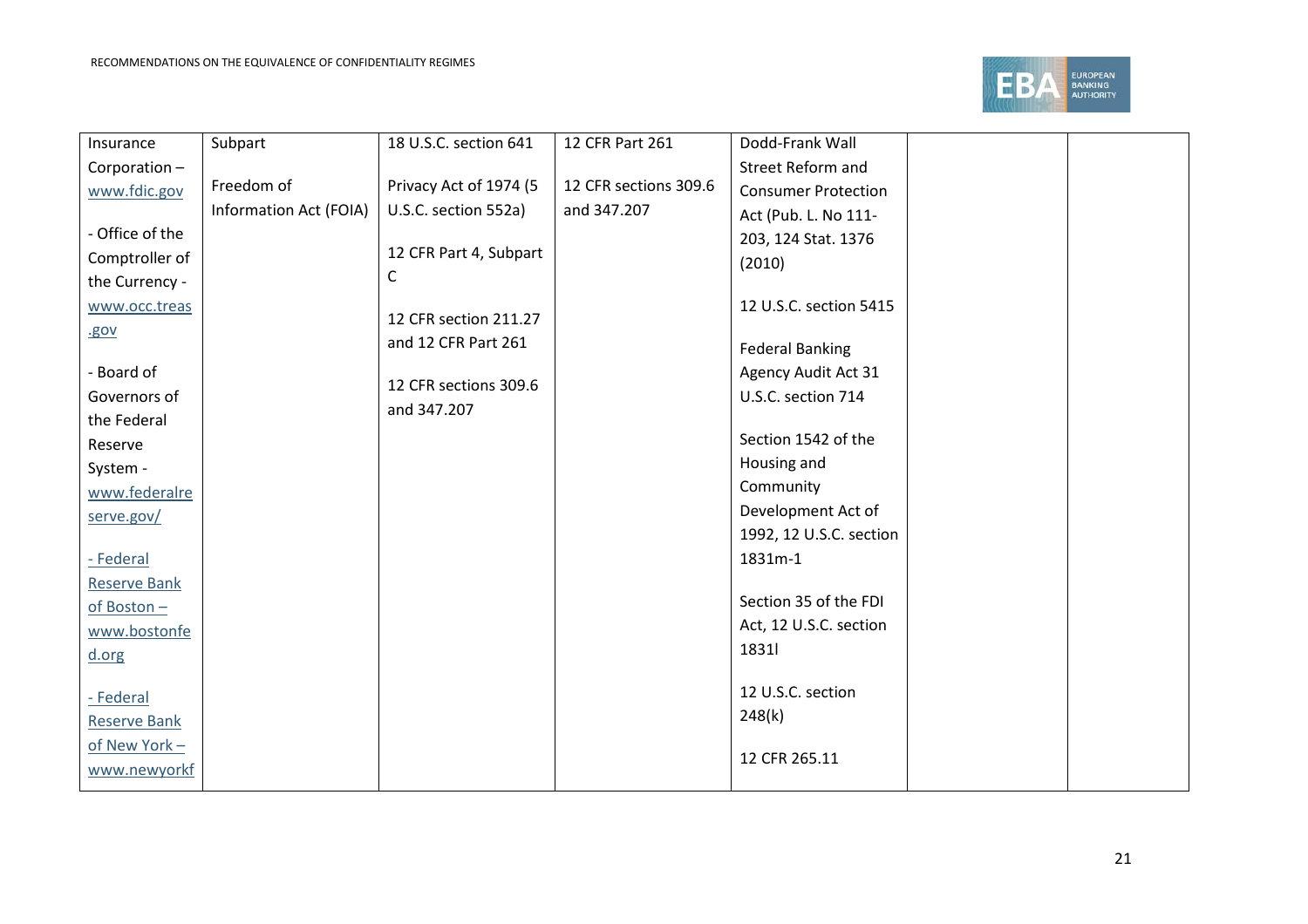

| ed.org          |  | <b>International Banking</b> |  |
|-----------------|--|------------------------------|--|
|                 |  | Act (12 U.S.C. 3109(c))      |  |
| - Federal       |  |                              |  |
| Reserve Bank    |  |                              |  |
| of Philadelphia |  |                              |  |
| $\equiv$        |  |                              |  |
| www.philadelp   |  |                              |  |
| hiafed.org      |  |                              |  |
|                 |  |                              |  |
| - Federal       |  |                              |  |
| Reserve Bank    |  |                              |  |
| of Cleveland-   |  |                              |  |
| www.clevelan    |  |                              |  |
| dfed.org        |  |                              |  |
|                 |  |                              |  |
| - Federal       |  |                              |  |
| Reserve Bank    |  |                              |  |
| of Richmond-    |  |                              |  |
| www.            |  |                              |  |
| richmondfed.o   |  |                              |  |
| rg              |  |                              |  |
| - Federal       |  |                              |  |
| Reserve Bank    |  |                              |  |
| of Atlanta-     |  |                              |  |
| www.frbatlant   |  |                              |  |
|                 |  |                              |  |
| a.org           |  |                              |  |
| - Federal       |  |                              |  |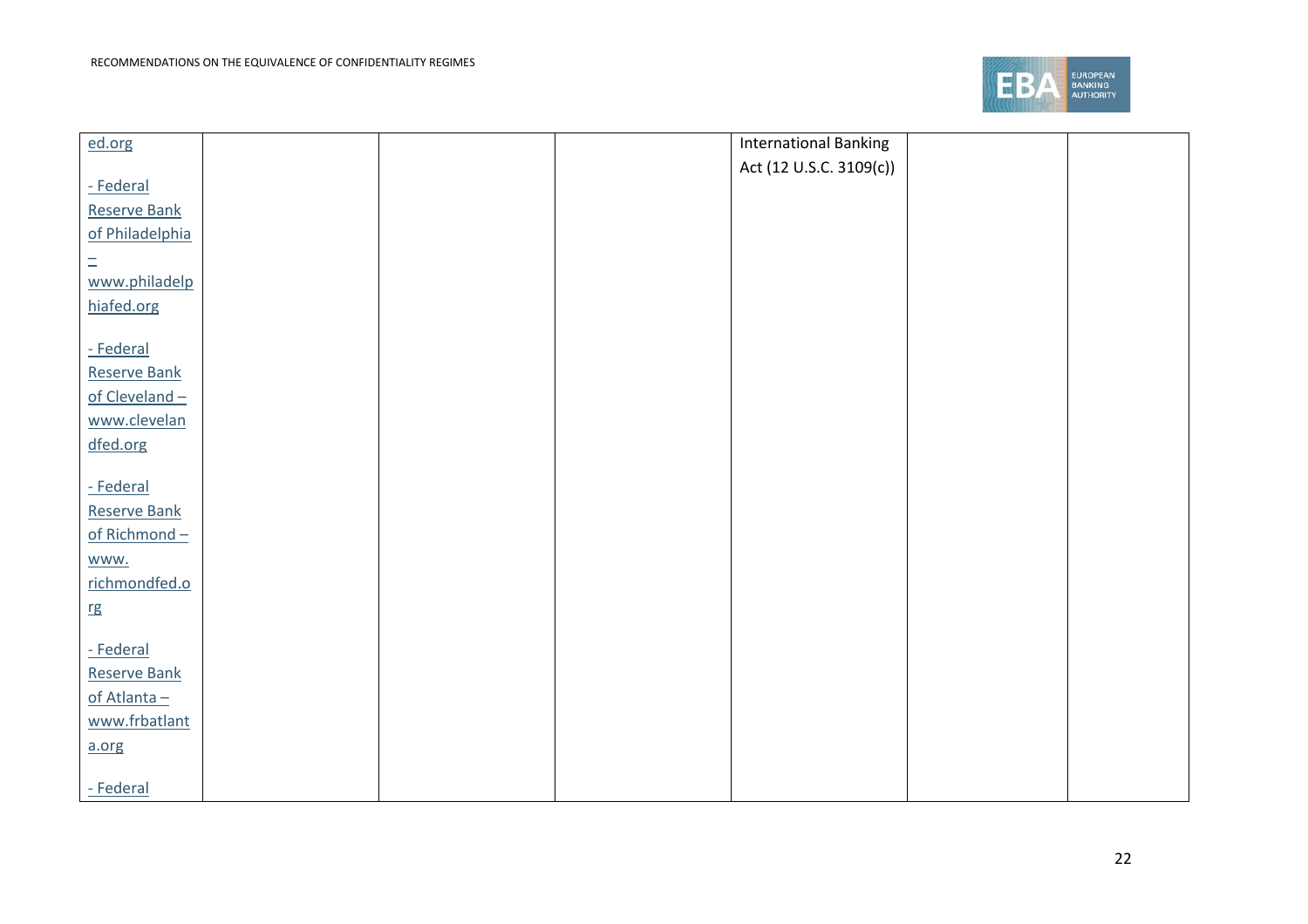

| Reserve Bank        |  |  |  |
|---------------------|--|--|--|
| of Chicago -        |  |  |  |
| www.chicagof        |  |  |  |
| ed.org              |  |  |  |
|                     |  |  |  |
| - Federal           |  |  |  |
| <b>Reserve Bank</b> |  |  |  |
| of St. Louis $-$    |  |  |  |
| www.stlouisfe       |  |  |  |
|                     |  |  |  |
| d.org               |  |  |  |
| - Federal           |  |  |  |
| <b>Reserve Bank</b> |  |  |  |
|                     |  |  |  |
| of Minneapolis      |  |  |  |
| $\equiv$            |  |  |  |
| www.minneap         |  |  |  |
| olisfed.org         |  |  |  |
|                     |  |  |  |
| - Federal           |  |  |  |
| Reserve Bank        |  |  |  |
| of Kansas City      |  |  |  |
| $\equiv$            |  |  |  |
| www.kansascit       |  |  |  |
| yfed.org            |  |  |  |
|                     |  |  |  |
| - Federal           |  |  |  |
| Reserve Bank        |  |  |  |
| $of$ Dallas $-$     |  |  |  |
| www.dallasfed       |  |  |  |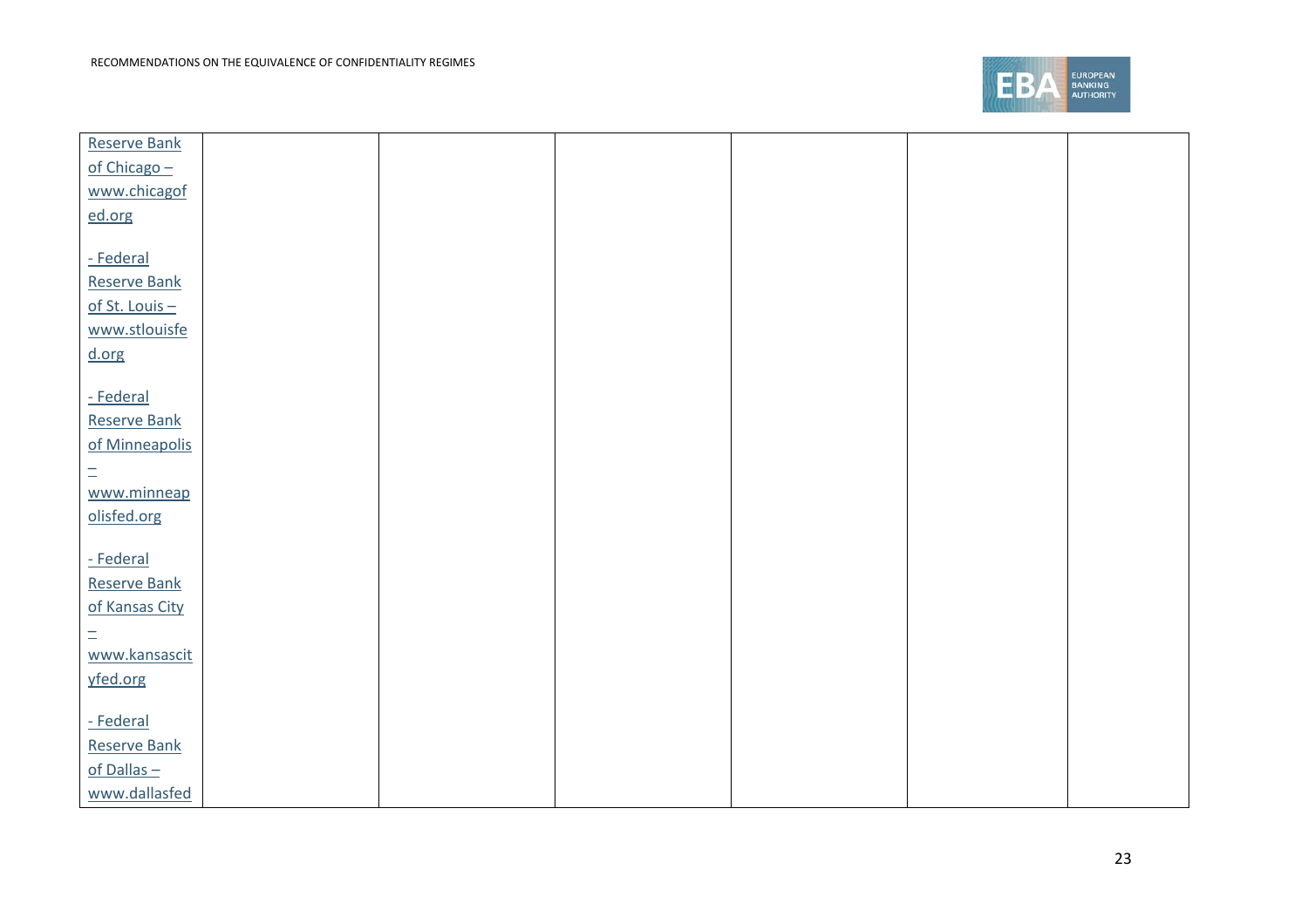

| .org          |  |  |  |
|---------------|--|--|--|
| - Federal     |  |  |  |
| Reserve Bank  |  |  |  |
| of San        |  |  |  |
| $Francisco -$ |  |  |  |
| www.frbsf.org |  |  |  |
|               |  |  |  |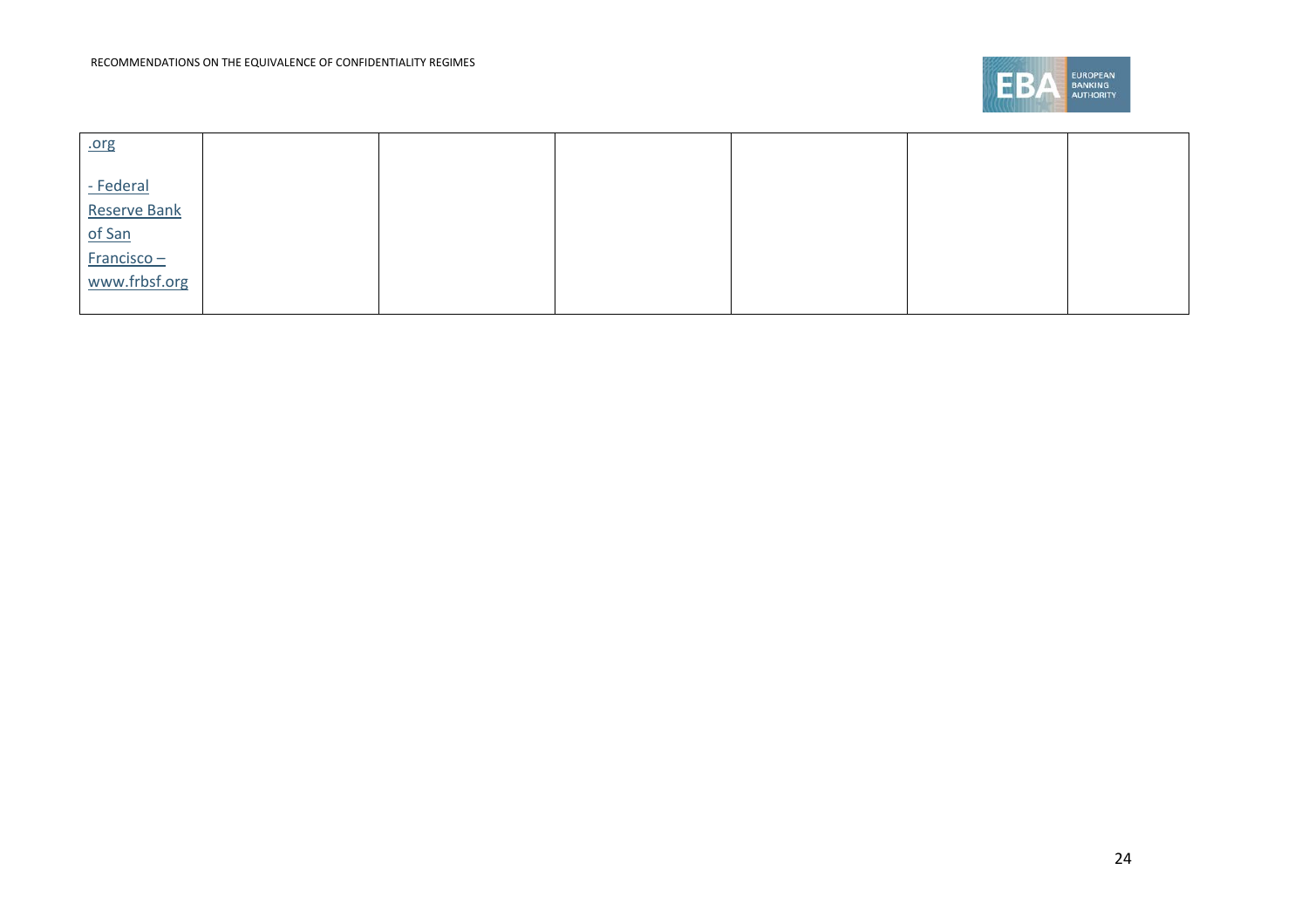

### 3.1 Views of the Banking Stakeholder Group (BSG)

The Banking Stakeholder Group was consulted on the draft Recommendations and did not provide any comments.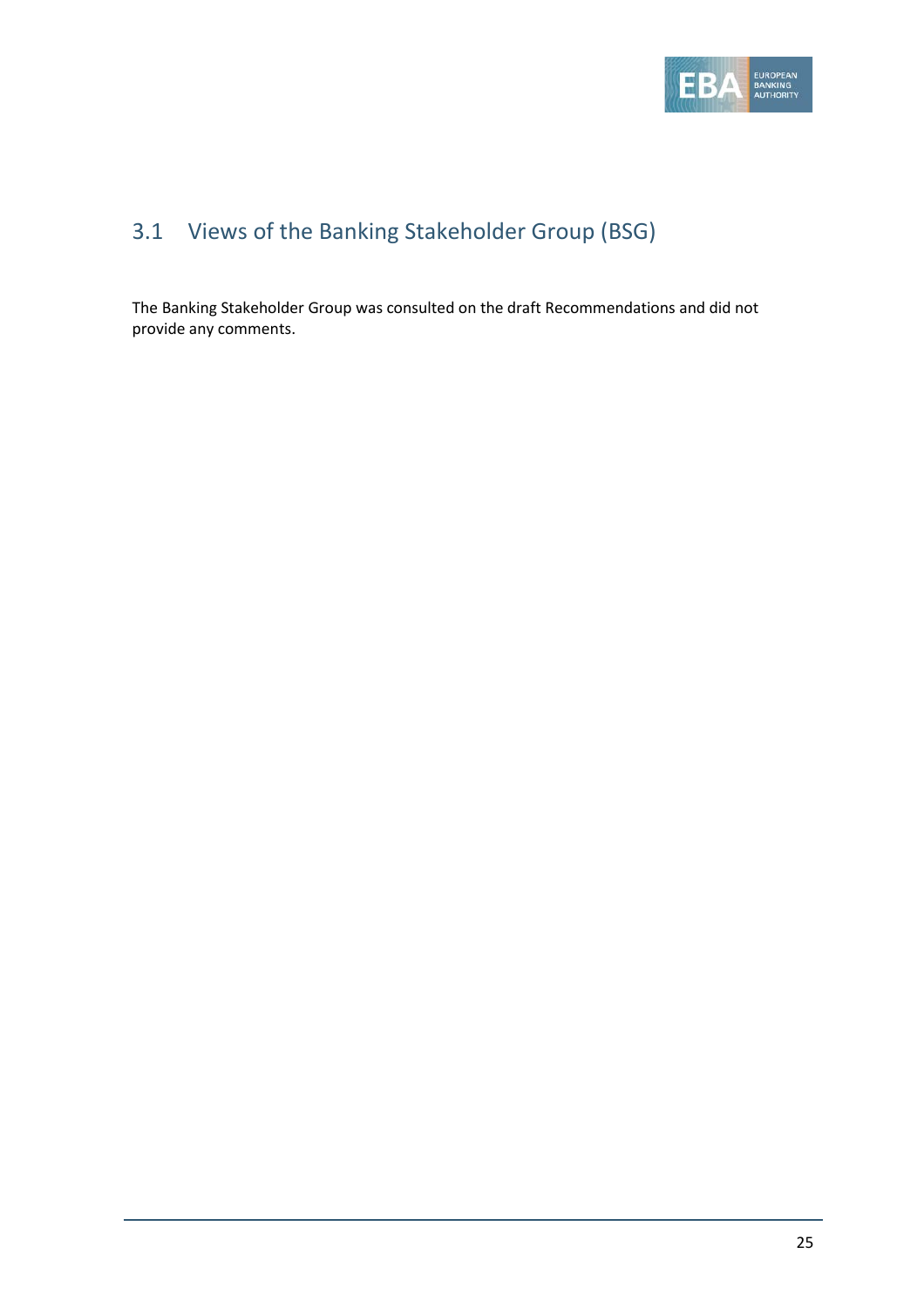

# 3.2. Confirmation of compliance with Recommendations

| Date:                           |
|---------------------------------|
| Member/EEA State <sup>3</sup> : |
| Competent authority:            |
| Title of the REC:               |
| Name:                           |
| Position:                       |
| Telephone number:               |
| E-mail address:                 |

I am authorised to confirm compliance with the Recommendations on behalf of my competent authority: Yes

The competent authority informs the EBA that it: (please select one of the following options)

**Complies** with the Recommendations as of the date of this notification.

*intends to comply* with the Recommendations by \_\_\_\_\_\_\_\_\_\_\_\_\_ [*insert date*].

*does not comply and does not intend to comply* with **all** or **parts** of the Recommendations and has provided a full explanation of the extent of non-compliance together with full reasons for this, as well as other details of the partial compliance, in the Annex to this notification.

 $\Box$  the Recommendations **do not apply** in my jurisdiction and full reasons for this have been provided in the Annex to this notification.

<span id="page-25-0"></span> $3$  Where applicable.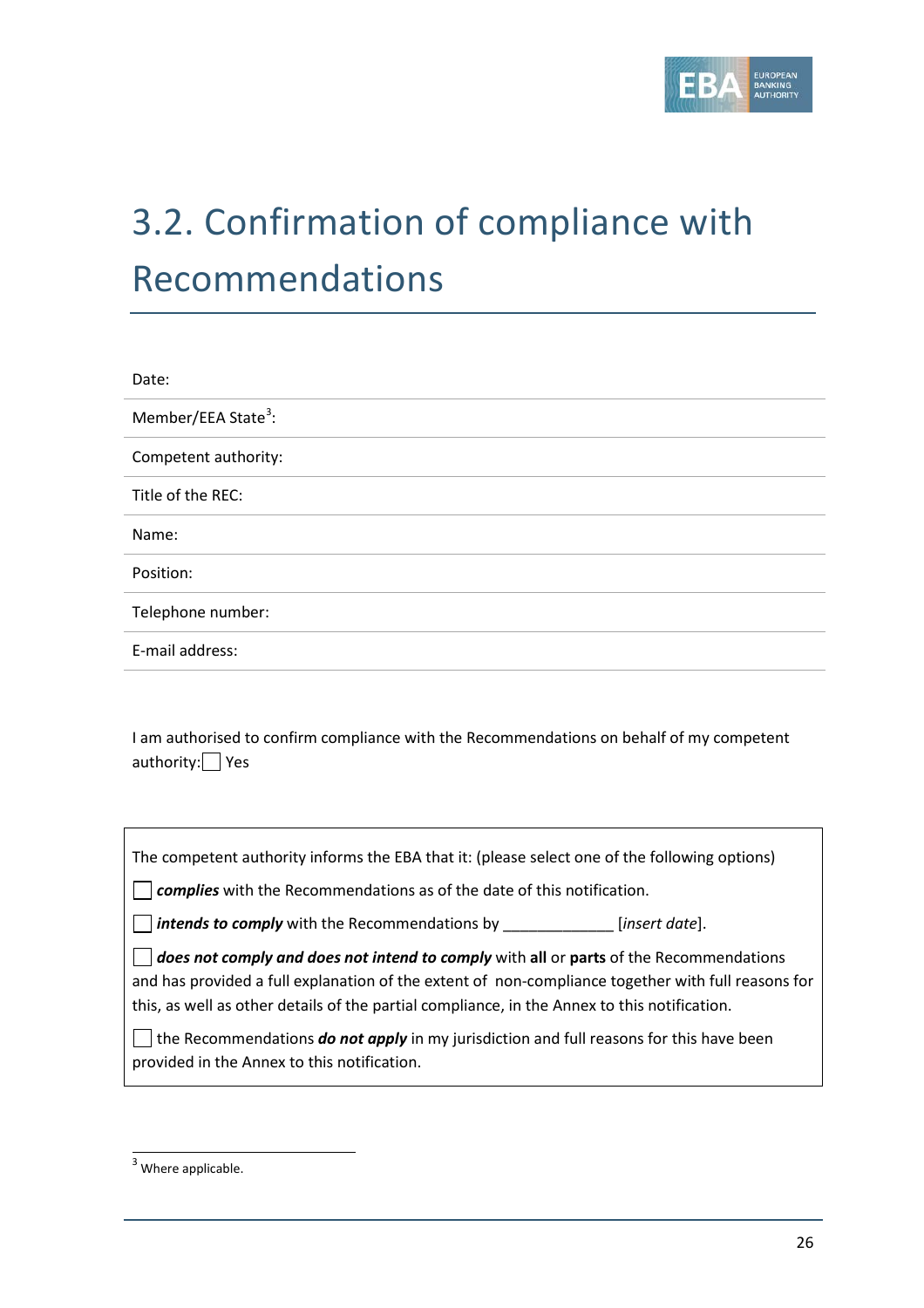

Please note the following:

- This form is to be used for the compliance notification required by Article 16(3) of the EBA's Regulation. It is also to be used to provide the EBA with an update on any notification previously provided.
- If a competent authority complies with the Recommendations, please inform the EBA of any national measures published in the relevant jurisdiction to comply by providing either a summary or an electronic link.
- If the competent authority does not comply with part of the Recommendations, that competent authority should provide a full explanation in the Annex to this notification of the extent of non-compliance with those Recommendations, as well as other details of partial compliance. The explanation should specify clearly the relevant parts of the Recommendations which the competent authority does not intend to comply with.
- If a competent authority intends to comply with the Recommendations, the date should be completed by adding 'the application date of the Recommendations' except in the following two cases:
	- o where the Recommendations are addressed to a competent authority but relate to a type of institution or instruments which do not currently exist in the authority's jurisdiction (such that currently there is no subject to which the Recommendations relate), that competent authority may state 'the date a relevant institution or instrument exists in my jurisdiction';
	- o where legislative/regulatory proceedings have been initiated to bring into force any measures necessary to comply with the Recommendations, that competent authority may state 'such time as the necessary legislative or regulatory proceedings have been completed' and should provide a brief explanation of the proceedings.
	- The EBA may decide to publish the information provided by a competent authority in this form. If the authority does not consent to the publication of any information in this form, please explain why in the Annex to this notification.

*[insert signature] [insert date]*

*\_\_\_\_\_\_\_\_\_\_\_\_\_\_\_\_\_\_\_\_\_\_\_\_\_\_ \_\_\_\_\_\_\_\_\_\_\_\_\_\_\_\_\_\_\_\_\_\_\_\_\_\_*